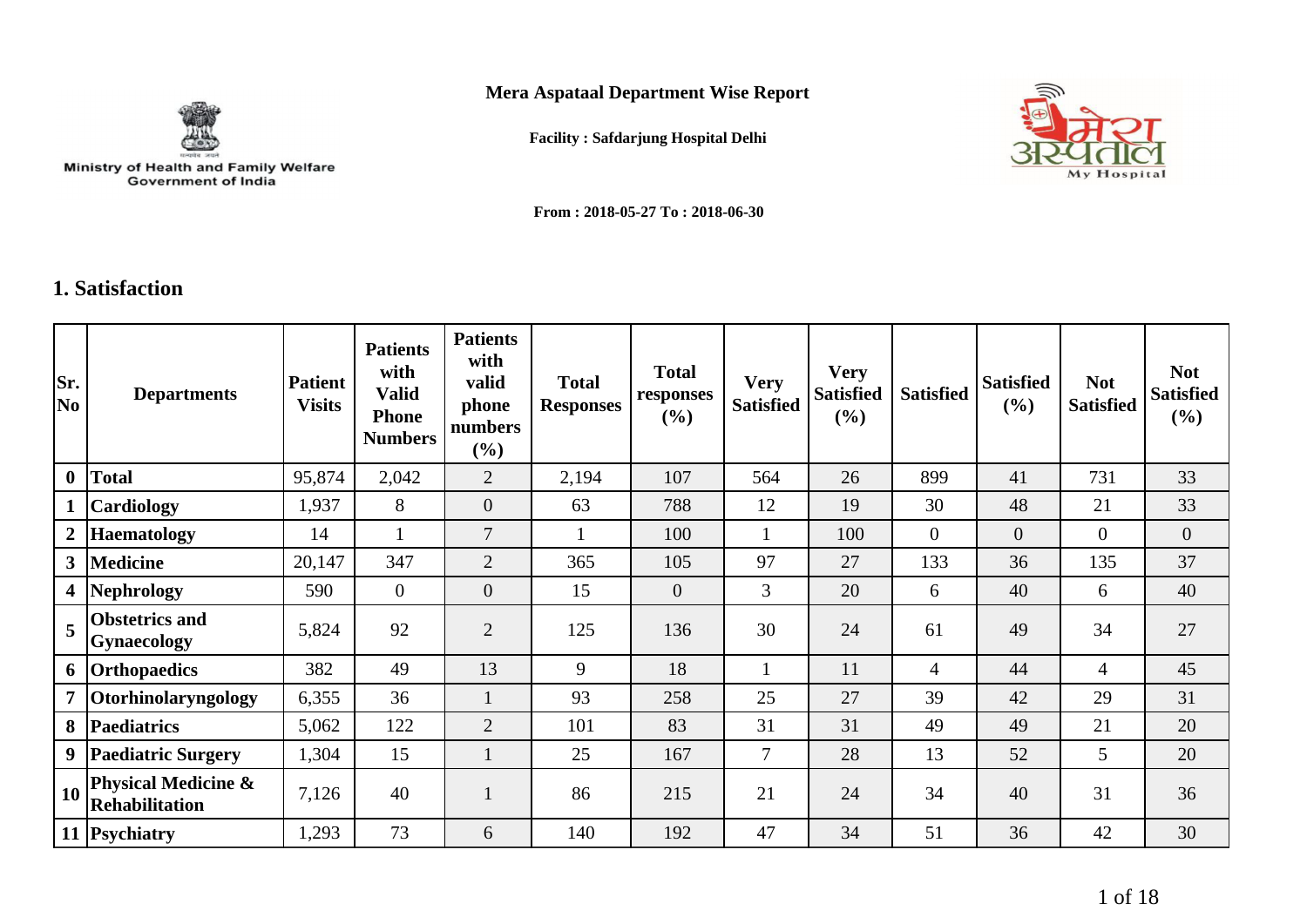| Sr.<br>No | <b>Departments</b>                                         | <b>Patient</b><br><b>Visits</b> | <b>Patients</b><br>withValid<br><b>Phone</b><br><b>Numbers</b> | <b>Patients</b><br>withvalid<br>phone<br>numbers<br>(%) | <b>Total</b><br><b>Responses</b> | <b>Total</b><br>responses<br>(%) | <b>Very</b><br><b>Satisfied</b> | <b>Very</b><br><b>Satisfied</b><br>(%) | <b>Satisfied</b> | <b>Satisfied</b><br>(%) | <b>Not</b><br><b>Satisfied</b> | <b>Not</b><br><b>Satisfied</b><br>(%) |
|-----------|------------------------------------------------------------|---------------------------------|----------------------------------------------------------------|---------------------------------------------------------|----------------------------------|----------------------------------|---------------------------------|----------------------------------------|------------------|-------------------------|--------------------------------|---------------------------------------|
| 12        | Urology                                                    | 1,082                           | $\mathbf{1}$                                                   | $\theta$                                                | 43                               | 4,300                            | $8\,$                           | 19                                     | 18               | 42                      | 17                             | 39                                    |
| 13        | <b>CTVS</b>                                                | 354                             | $\mathbf{1}$                                                   | $\overline{0}$                                          | 11                               | 1,100                            | $\overline{3}$                  | 27                                     | $\overline{3}$   | 27                      | $5\overline{)}$                | 46                                    |
|           | 14 Endocrinology                                           | 1,469                           | $\overline{0}$                                                 | $\overline{0}$                                          | 54                               | $\overline{0}$                   | 14                              | 26                                     | 21               | 39                      | 19                             | 35                                    |
|           | $15$ EYE                                                   | 3,888                           | 19                                                             | $\overline{0}$                                          | 67                               | 353                              | 18                              | 27                                     | 23               | 34                      | 26                             | 39                                    |
| 16        | Skin                                                       | 9,643                           | 80                                                             | $\mathbf{1}$                                            | 233                              | 291                              | 52                              | 22                                     | 114              | 49                      | 67                             | 29                                    |
| 17        | <b>Apex Regional STD</b><br><b>Centre</b>                  | 108                             | $\theta$                                                       | $\overline{0}$                                          | $\boldsymbol{0}$                 | $\overline{0}$                   | $\overline{0}$                  | $\overline{0}$                         | $\overline{0}$   | $\overline{0}$          | $\theta$                       | $\overline{0}$                        |
|           | 18 Neurology                                               | 1,710                           | $\mathbf{1}$                                                   | $\boldsymbol{0}$                                        | 58                               | 5,800                            | 13                              | 22                                     | 21               | 36                      | 24                             | 42                                    |
| 19        | <b>Medical Oncology</b>                                    | 116                             | $\boldsymbol{0}$                                               | $\boldsymbol{0}$                                        | $\boldsymbol{0}$                 | $\overline{0}$                   | $\boldsymbol{0}$                | $\overline{0}$                         | $\boldsymbol{0}$ | $\overline{0}$          | $\overline{0}$                 | $\overline{0}$                        |
| 20        | <b>Cancer Surgery</b>                                      | 481                             | $\overline{0}$                                                 | $\overline{0}$                                          | 8                                | $\overline{0}$                   | $\overline{4}$                  | 50                                     | $\overline{3}$   | 38                      | $\mathbf{1}$                   | 12                                    |
|           | 21 Dental Surgery                                          | 2,979                           | 20                                                             | $\mathbf{1}$                                            | 28                               | 140                              | 6                               | 21                                     | 15               | 54                      | $\overline{7}$                 | 25                                    |
| 22        | <b>Neuro Surgery</b>                                       | 1,129                           | 40                                                             | $\overline{4}$                                          | 37                               | 93                               | 12                              | 32                                     | 13               | 35                      | 12                             | 33                                    |
| 23        | <b>Pulmonary Critical</b><br><b>Case &amp; Sleep</b>       | 20                              | $\overline{0}$                                                 | $\boldsymbol{0}$                                        | $\boldsymbol{0}$                 | $\boldsymbol{0}$                 | $\overline{0}$                  | $\boldsymbol{0}$                       | $\boldsymbol{0}$ | $\overline{0}$          | $\overline{0}$                 | $\overline{0}$                        |
| 24        | <b>Burns Plastic &amp;</b><br><b>Maxillofacial Surgery</b> | 200                             | 13                                                             | $\overline{7}$                                          | $\overline{4}$                   | 31                               | $\overline{2}$                  | 50                                     | $\mathbf{1}$     | 25                      | $\mathbf{1}$                   | 25                                    |
|           | 25 Palliative Pain Clinic                                  | 73                              | $\overline{0}$                                                 | $\boldsymbol{0}$                                        | $\mathbf{1}$                     | $\overline{0}$                   | $\mathbf{1}$                    | 100                                    | $\overline{0}$   | $\overline{0}$          | $\overline{0}$                 | $\overline{0}$                        |
|           | 26 General Surgery                                         | 8,244                           | 76                                                             | $\mathbf{1}$                                            | 142                              | 187                              | 41                              | 29                                     | 55               | 39                      | 46                             | 32                                    |
| 27        | Radiotherapy                                               | 1,127                           | $\mathbf{1}$                                                   | $\overline{0}$                                          | $\overline{2}$                   | 200                              | $\overline{0}$                  | $\overline{0}$                         | $\overline{0}$   | $\overline{0}$          | $\overline{2}$                 | 100                                   |
| 28        | Dept-41                                                    | $\overline{3}$                  | $\overline{0}$                                                 | $\overline{0}$                                          | $\overline{0}$                   | $\mathbf{0}$                     | $\overline{0}$                  | $\overline{0}$                         | $\overline{0}$   | $\overline{0}$          | $\overline{0}$                 | $\overline{0}$                        |
|           | $29$ Dept-87                                               | 7,293                           | 282                                                            | $\overline{4}$                                          | 260                              | 92                               | 59                              | 23                                     | 117              | 45                      | 84                             | 32                                    |
|           | 30   Dept-39                                               | $\overline{0}$                  | $\boldsymbol{0}$                                               | $\boldsymbol{0}$                                        | $\boldsymbol{0}$                 | $\boldsymbol{0}$                 | $\boldsymbol{0}$                | $\boldsymbol{0}$                       | $\boldsymbol{0}$ | $\overline{0}$          | $\overline{0}$                 | $\boldsymbol{0}$                      |
| 31        | Dept-88                                                    | 5,920                           | 725                                                            | 12                                                      | 223                              | 31                               | 56                              | 25                                     | 75               | 34                      | 92                             | 41                                    |
|           | $32$ Dept-91                                               | $\mathbf{1}$                    | $\mathbf{0}$                                                   | $\overline{0}$                                          | $\boldsymbol{0}$                 | $\overline{0}$                   | $\overline{0}$                  | $\overline{0}$                         | $\boldsymbol{0}$ | $\overline{0}$          | $\overline{0}$                 | $\boldsymbol{0}$                      |
|           | $33$ Dept-60                                               | $\overline{0}$                  | $\mathbf{0}$                                                   | $\overline{0}$                                          | $\overline{0}$                   | $\overline{0}$                   | $\boldsymbol{0}$                | $\boldsymbol{0}$                       | $\overline{0}$   | $\overline{0}$          | $\overline{0}$                 | $\boldsymbol{0}$                      |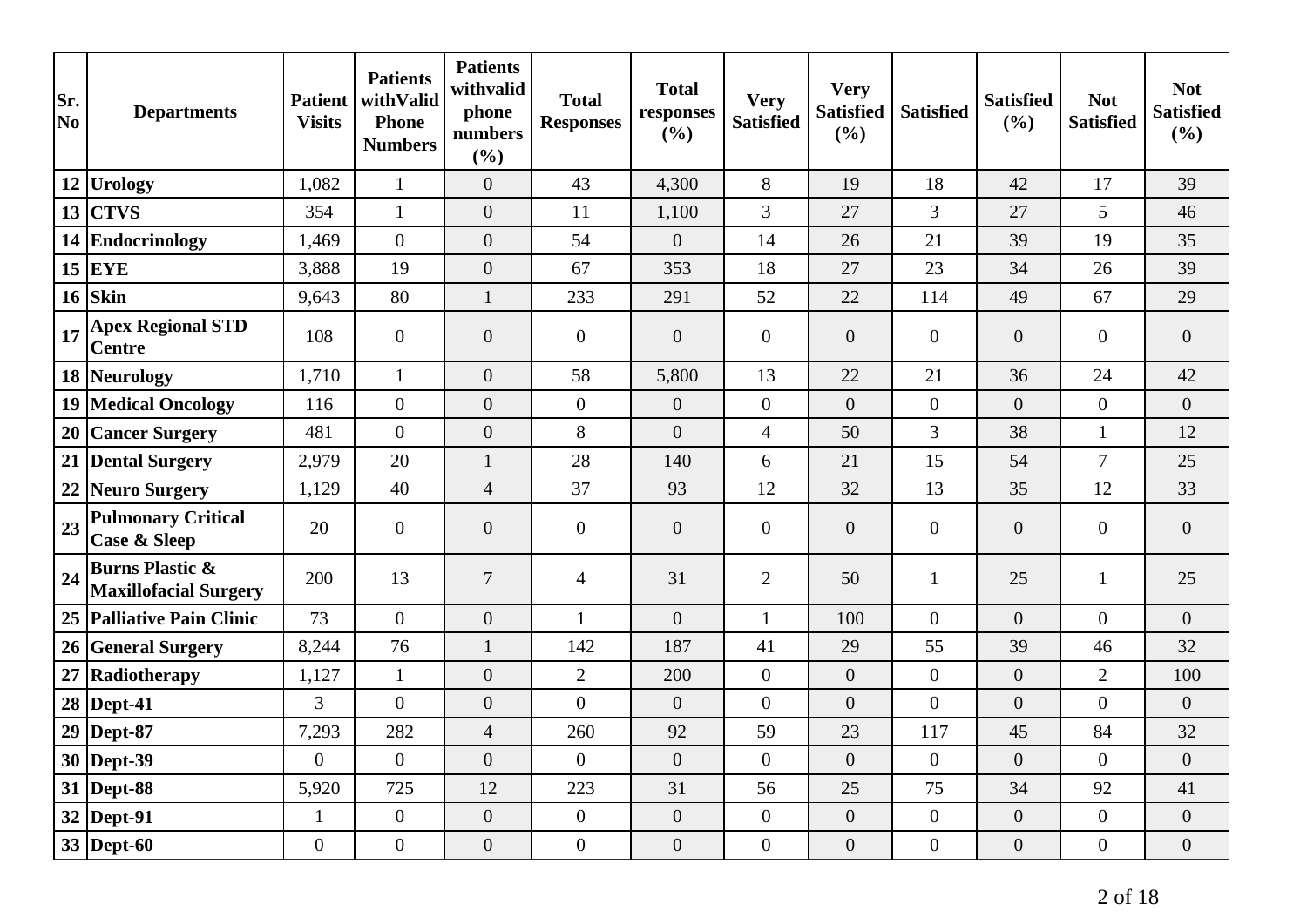| Sr.<br>$\overline{\text{No}}$ | <b>Departments</b> | <b>Patient</b><br><b>Visits</b> | <b>Patients</b><br>with Valid<br><b>Phone</b><br><b>Numbers</b> | <b>Patients</b><br>withvalid<br>phone<br>numbers<br>$(\%)$ | <b>Total</b><br><b>Responses</b> | <b>Total</b><br>responses<br>(%) | <b>Very</b><br><b>Satisfied</b> | <b>Very</b><br>(%) | Satisfied   Satisfied | <b>Satisfied</b><br>(%) | <b>Not</b><br><b>Satisfied</b> | <b>Not</b><br><b>Satisfied</b><br>$(\%)$ |
|-------------------------------|--------------------|---------------------------------|-----------------------------------------------------------------|------------------------------------------------------------|----------------------------------|----------------------------------|---------------------------------|--------------------|-----------------------|-------------------------|--------------------------------|------------------------------------------|
|                               | $34$ Dept-46       |                                 |                                                                 | $\theta$                                                   | $\overline{0}$                   | $\overline{0}$                   |                                 | $\overline{0}$     | 0                     | $\overline{0}$          | $\overline{0}$                 | $\overline{0}$                           |
|                               | $35$ Dept-90       |                                 | 0                                                               | $\overline{0}$                                             | $\overline{0}$                   | $\overline{0}$                   |                                 | $\overline{0}$     | 0                     | $\theta$                | $\Omega$                       | 0                                        |
|                               | 36   Dept-92       |                                 |                                                                 | $\theta$                                                   | $\theta$                         | $\overline{0}$                   |                                 | $\overline{0}$     | $\overline{0}$        | $\overline{0}$          | $\Omega$                       | $\overline{0}$                           |
|                               | $37$ Dept-95       | $\overline{0}$                  |                                                                 | $\overline{0}$                                             | $\overline{0}$                   | $\overline{0}$                   |                                 | $\overline{0}$     | 0                     | $\overline{0}$          | $\overline{0}$                 | $\overline{0}$                           |
|                               | 38 Dept-89         |                                 |                                                                 | $\theta$                                                   | $\theta$                         | $\overline{0}$                   |                                 | $\Omega$           | 0                     | $\theta$                | $\Omega$                       | $\Omega$                                 |
|                               | $ 39 $ Dept-31     |                                 |                                                                 | $\overline{0}$                                             | $\Omega$                         | $\theta$                         |                                 | $\overline{0}$     | $\overline{0}$        | $\overline{0}$          | $\Omega$                       | $\overline{0}$                           |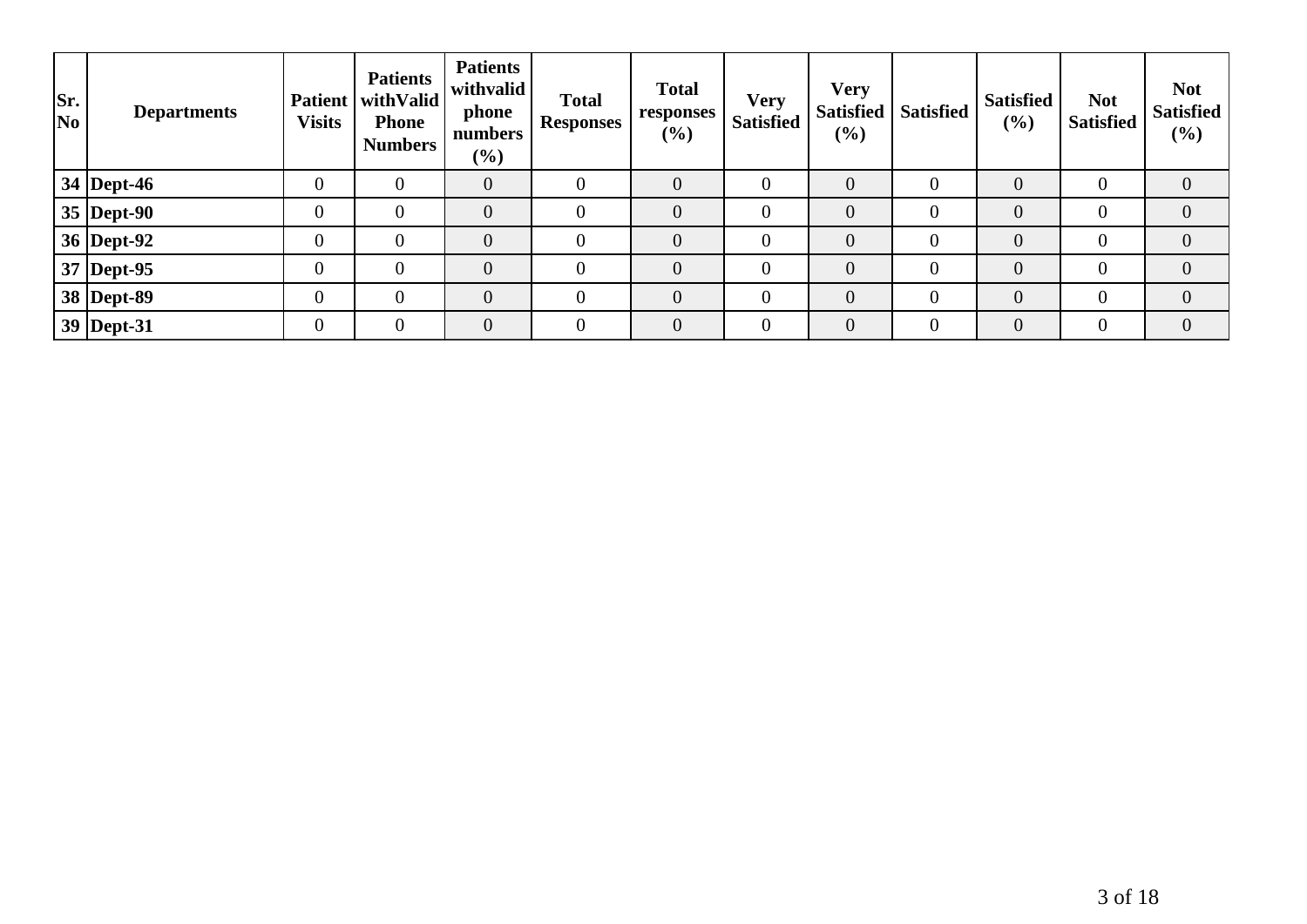# **2. Reasons for Dissatisfaction (Overall)**

| Sr.<br>No        | <b>Departments</b>                                      | <b>Total</b><br>responses for<br>dissatisfaction | <b>Staff</b><br>behaviour | <b>Staff</b><br>behaviour<br>(%) | <b>Cleanliness</b> | <b>Cleanliness</b><br>(%) | Cost of<br>treatment | Cost of<br>treatment<br>(%) | <b>Quality</b><br>of<br>treatment | Quality<br>of<br>treatment reasons<br>(%) | <b>Other</b>     | <b>Other</b><br>reasons<br>(%) |
|------------------|---------------------------------------------------------|--------------------------------------------------|---------------------------|----------------------------------|--------------------|---------------------------|----------------------|-----------------------------|-----------------------------------|-------------------------------------------|------------------|--------------------------------|
| $\mathbf{0}$     | <b>Total</b>                                            | 633                                              | 253                       | 40                               | 88                 | 14                        | 92                   | 15                          | 14                                | $\overline{2}$                            | 186              | 29                             |
| $\mathbf 1$      | Cardiology                                              | 18                                               | $\overline{4}$            | 22                               | 5                  | 28                        | $\overline{4}$       | 22                          | $\overline{0}$                    | $\overline{0}$                            | 5                | 28                             |
| $\boldsymbol{2}$ | <b>Haematology</b>                                      | $\overline{0}$                                   | $\overline{0}$            | $\overline{0}$                   | $\overline{0}$     | $\overline{0}$            | $\overline{0}$       | $\boldsymbol{0}$            | $\overline{0}$                    | $\overline{0}$                            | $\overline{0}$   | $\boldsymbol{0}$               |
| 3 <sup>1</sup>   | <b>Medicine</b>                                         | 117                                              | 44                        | 38                               | 8                  | $\overline{7}$            | 13                   | 11                          | 9                                 | 8                                         | 43               | 36                             |
| 4                | <b>Nephrology</b>                                       | $\overline{4}$                                   | $\overline{0}$            | $\overline{0}$                   | 1                  | 25                        | $\overline{0}$       | $\overline{0}$              | $\overline{0}$                    | $\overline{0}$                            | 3                | 75                             |
| 5                | <b>Obstetrics and</b><br>Gynaecology                    | 28                                               | 11                        | 39                               | 3                  | 11                        | 3                    | 11                          | $\overline{0}$                    | $\overline{0}$                            | 11               | 39                             |
| 6                | Orthopaedics                                            | 6                                                | $\overline{2}$            | 33                               | $\mathbf{1}$       | 17                        | $\mathbf{1}$         | 17                          | $\mathbf{1}$                      | 17                                        | $\mathbf{1}$     | 16                             |
| $\overline{7}$   | Otorhinolaryngology                                     | 25                                               | 9                         | 36                               | 5                  | 20                        | $\mathbf{1}$         | $\overline{4}$              | $\overline{0}$                    | $\overline{0}$                            | 10               | 40                             |
| 8                | <b>Paediatrics</b>                                      | 14                                               | $\overline{4}$            | 29                               | $\mathbf{1}$       | $\overline{7}$            | $\overline{4}$       | 29                          | $\mathbf{1}$                      | $\overline{7}$                            | $\overline{4}$   | 28                             |
|                  | 9 Paediatric Surgery                                    | $\overline{7}$                                   | $\overline{2}$            | 29                               | $\mathbf{1}$       | 14                        | $\mathbf{1}$         | 14                          | $\overline{0}$                    | $\overline{0}$                            | 3                | 43                             |
| 10               | <b>Physical Medicine &amp;</b><br><b>Rehabilitation</b> | 23                                               | 6                         | 26                               | 3                  | 13                        | 4                    | 17                          | $\boldsymbol{0}$                  | $\overline{0}$                            | 10               | 44                             |
|                  | 11 Psychiatry                                           | 32                                               | $8\,$                     | 25                               | 8                  | 25                        | 9                    | 28                          | $\overline{0}$                    | $\overline{0}$                            | $\tau$           | 22                             |
|                  | 12 Urology                                              | 14                                               | 6                         | 43                               | $\overline{4}$     | 29                        | $\overline{0}$       | $\overline{0}$              | $\overline{0}$                    | $\overline{0}$                            | $\overline{4}$   | 28                             |
|                  | $13$ CTVS                                               | 3                                                | $\mathbf{1}$              | 33                               | $\overline{0}$     | $\theta$                  | 1                    | 33                          | $\overline{0}$                    | $\overline{0}$                            | $\mathbf{1}$     | 34                             |
|                  | 14 Endocrinology                                        | 16                                               | 6                         | 38                               | 1                  | 6                         | 3                    | 19                          | $\boldsymbol{0}$                  | $\overline{0}$                            | 6                | 37                             |
|                  | $15$ EYE                                                | 32                                               | 15                        | 47                               | $\overline{7}$     | 22                        | $\overline{3}$       | 9                           | $\overline{0}$                    | $\overline{0}$                            | $\tau$           | 22                             |
|                  | $16$ Skin                                               | 52                                               | 15                        | 29                               | $\overline{4}$     | $8\,$                     | 13                   | 25                          | $\overline{0}$                    | $\overline{0}$                            | 20               | 38                             |
| 17               | <b>Apex Regional STD</b><br><b>Centre</b>               | $\overline{0}$                                   | $\overline{0}$            | $\overline{0}$                   | $\overline{0}$     | $\overline{0}$            | $\overline{0}$       | $\overline{0}$              | $\overline{0}$                    | $\overline{0}$                            | $\overline{0}$   | $\overline{0}$                 |
|                  | 18 Neurology                                            | 23                                               | 13                        | 57                               | $\overline{2}$     | 9                         | $\overline{2}$       | 9                           | $\boldsymbol{0}$                  | $\boldsymbol{0}$                          | 6                | 25                             |
|                  | 19 Medical Oncology                                     | $\overline{0}$                                   | $\boldsymbol{0}$          | $\overline{0}$                   | $\overline{0}$     | $\boldsymbol{0}$          | $\overline{0}$       | $\boldsymbol{0}$            | $\boldsymbol{0}$                  | $\overline{0}$                            | $\boldsymbol{0}$ | $\boldsymbol{0}$               |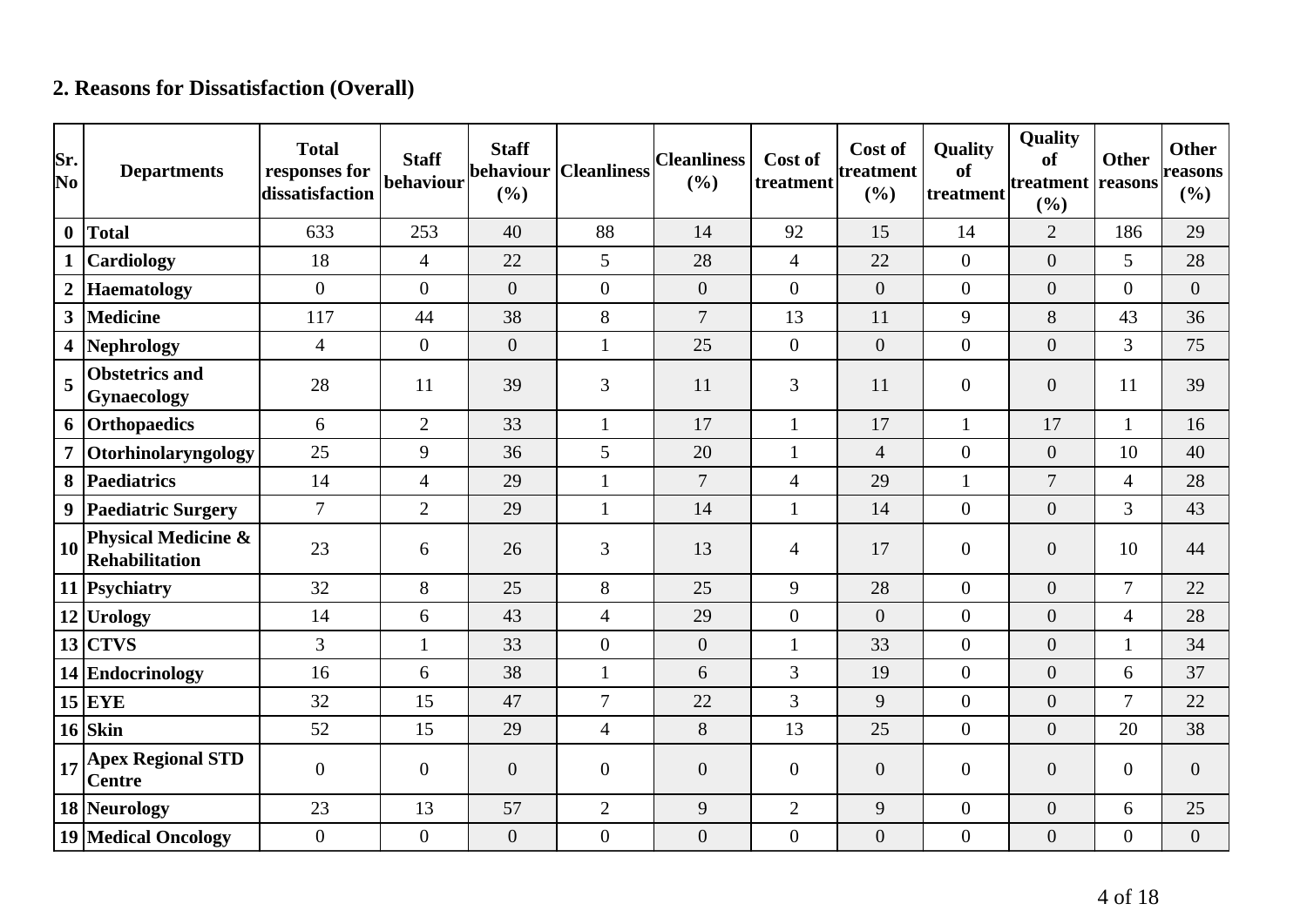| Sr.<br>No | <b>Departments</b>                                          | <b>Total</b><br>responses for<br>dissatisfaction | <b>Staff</b><br>behaviour | <b>Staff</b><br> behaviour  <br>(%) | <b>Cleanliness</b> | <b>Cleanliness</b><br>(%) | Cost of<br>treatment | Cost of<br>treatment<br>(%) | Quality<br><b>of</b><br>treatment | Quality<br><b>of</b><br>treatment<br>(%) | <b>Other</b><br>reasons | <b>Other</b><br>reasons<br>(%) |
|-----------|-------------------------------------------------------------|--------------------------------------------------|---------------------------|-------------------------------------|--------------------|---------------------------|----------------------|-----------------------------|-----------------------------------|------------------------------------------|-------------------------|--------------------------------|
|           | 20 Cancer Surgery                                           | $\mathbf{1}$                                     | $\mathbf{1}$              | 100                                 | $\overline{0}$     | $\overline{0}$            | $\overline{0}$       | $\overline{0}$              | $\overline{0}$                    | $\overline{0}$                           | $\boldsymbol{0}$        | $\overline{0}$                 |
|           | 21 Dental Surgery                                           | $\overline{4}$                                   | $\overline{0}$            | $\overline{0}$                      | $\overline{2}$     | 50                        | $\overline{0}$       | $\overline{0}$              | $\overline{0}$                    | $\overline{0}$                           | $\overline{2}$          | 50                             |
|           | 22 Neuro Surgery                                            | 12                                               | $\overline{4}$            | 33                                  | $\overline{2}$     | 17                        | $\overline{4}$       | 33                          | $\overline{0}$                    | $\overline{0}$                           | $\overline{2}$          | 17                             |
| 23        | <b>Pulmonary Critical</b><br><b>Case &amp; Sleep</b>        | $\overline{0}$                                   | $\overline{0}$            | $\overline{0}$                      | $\overline{0}$     | $\overline{0}$            | $\overline{0}$       | $\overline{0}$              | $\overline{0}$                    | $\overline{0}$                           | $\overline{0}$          | $\overline{0}$                 |
|           | <b>Burns Plastic &amp;</b><br>24   Maxillofacial<br>Surgery |                                                  | $\boldsymbol{0}$          | $\boldsymbol{0}$                    | $\overline{0}$     | $\boldsymbol{0}$          | $\overline{0}$       | $\boldsymbol{0}$            | $\overline{0}$                    | $\boldsymbol{0}$                         | 1                       | 100                            |
|           | 25 Palliative Pain Clinic                                   | $\overline{0}$                                   | $\overline{0}$            | $\overline{0}$                      | $\overline{0}$     | $\overline{0}$            | $\overline{0}$       | $\overline{0}$              | $\overline{0}$                    | $\overline{0}$                           | $\overline{0}$          | $\overline{0}$                 |
|           | 26 General Surgery                                          | 46                                               | 24                        | 52                                  | 8                  | 17                        | 9                    | 20                          | $\mathbf{1}$                      | $\overline{2}$                           | $\overline{4}$          | 9                              |
|           | 27 Radiotherapy                                             | 3                                                | $\overline{2}$            | 67                                  | $\overline{0}$     | $\boldsymbol{0}$          | 1                    | 33                          | $\overline{0}$                    | $\overline{0}$                           | $\overline{0}$          | $\overline{0}$                 |
|           | $28$ Dept-41                                                | $\boldsymbol{0}$                                 | $\overline{0}$            | $\overline{0}$                      | $\overline{0}$     | $\overline{0}$            | $\boldsymbol{0}$     | $\boldsymbol{0}$            | $\overline{0}$                    | $\boldsymbol{0}$                         | $\boldsymbol{0}$        | $\overline{0}$                 |
|           | $29$ Dept-87                                                | 73                                               | 32                        | 44                                  | 9                  | 12                        | 8                    | 11                          | $\overline{2}$                    | 3                                        | 22                      | 30                             |
|           | $30$ Dept-39                                                | $\overline{0}$                                   | $\overline{0}$            | $\boldsymbol{0}$                    | $\overline{0}$     | $\overline{0}$            | $\overline{0}$       | $\overline{0}$              | $\overline{0}$                    | $\boldsymbol{0}$                         | $\boldsymbol{0}$        | $\overline{0}$                 |
|           | $31$ Dept-88                                                | 79                                               | 44                        | 56                                  | 13                 | 16                        | 8                    | 10                          | $\overline{0}$                    | $\overline{0}$                           | 14                      | 18                             |
|           | $32$ Dept-91                                                | $\boldsymbol{0}$                                 | $\overline{0}$            | $\overline{0}$                      | $\overline{0}$     | $\overline{0}$            | $\overline{0}$       | $\overline{0}$              | $\overline{0}$                    | $\boldsymbol{0}$                         | $\overline{0}$          | $\overline{0}$                 |
|           | $33$ Dept-60                                                | $\boldsymbol{0}$                                 | $\overline{0}$            | $\overline{0}$                      | $\overline{0}$     | $\overline{0}$            | $\overline{0}$       | $\overline{0}$              | $\overline{0}$                    | $\overline{0}$                           | $\overline{0}$          | $\overline{0}$                 |
|           | $34$ Dept-46                                                | $\overline{0}$                                   | $\overline{0}$            | $\overline{0}$                      | $\overline{0}$     | $\overline{0}$            | $\overline{0}$       | $\overline{0}$              | $\overline{0}$                    | $\overline{0}$                           | $\overline{0}$          | $\overline{0}$                 |
|           | $35$ Dept-90                                                | $\boldsymbol{0}$                                 | $\overline{0}$            | $\boldsymbol{0}$                    | $\boldsymbol{0}$   | $\boldsymbol{0}$          | $\boldsymbol{0}$     | $\overline{0}$              | $\overline{0}$                    | $\overline{0}$                           | $\overline{0}$          | $\overline{0}$                 |
|           | 36 Dept-92                                                  | $\boldsymbol{0}$                                 | $\overline{0}$            | $\boldsymbol{0}$                    | $\overline{0}$     | $\overline{0}$            | $\boldsymbol{0}$     | $\overline{0}$              | $\overline{0}$                    | $\overline{0}$                           | $\overline{0}$          | $\overline{0}$                 |
|           | $37$ Dept-95                                                | $\boldsymbol{0}$                                 | $\overline{0}$            | $\boldsymbol{0}$                    | $\overline{0}$     | $\overline{0}$            | $\boldsymbol{0}$     | $\boldsymbol{0}$            | $\overline{0}$                    | $\overline{0}$                           | $\boldsymbol{0}$        | $\overline{0}$                 |
|           | 38 Dept-89                                                  | $\boldsymbol{0}$                                 | $\boldsymbol{0}$          | $\boldsymbol{0}$                    | $\boldsymbol{0}$   | $\boldsymbol{0}$          | $\boldsymbol{0}$     | $\boldsymbol{0}$            | $\overline{0}$                    | $\boldsymbol{0}$                         | $\overline{0}$          | $\overline{0}$                 |
|           | $39$ Dept-31                                                | $\boldsymbol{0}$                                 | $\overline{0}$            | $\overline{0}$                      | $\overline{0}$     | $\boldsymbol{0}$          | $\overline{0}$       | $\boldsymbol{0}$            | $\overline{0}$                    | $\boldsymbol{0}$                         | $\boldsymbol{0}$        | $\boldsymbol{0}$               |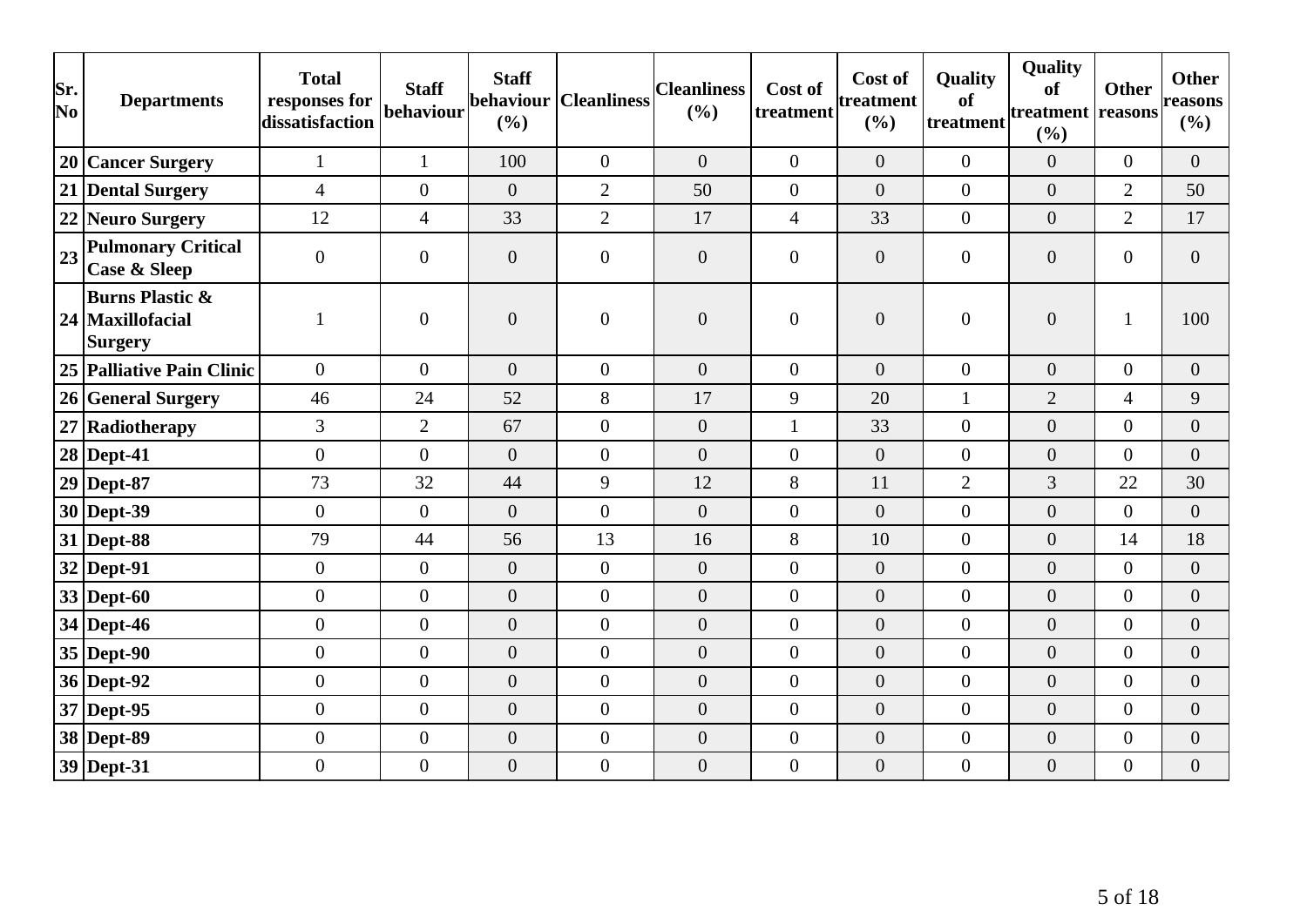## **3. Reasons for Dissatisfaction (Drill Down)**

#### **Staff Behaviour**

| Sr.<br>No        | <b>Departments</b>                                                          | <b>Total</b><br>responses for<br>dissatisfaction   Doctor<br>with staff<br>behaviour |                  | <b>Doctor</b><br>(%) | <b>Nurse</b>   | <b>Nurse</b><br>(%) | Laboratory/X-<br>Ray<br>technician | aboratory/X-<br>Ray<br>technician<br>(%) | <b>Pharmacist</b> | Pharmacist Ward<br>(%) | boy            | <b>Ward</b><br>boy<br>$(\frac{6}{6})$ | Other<br><b>Staff</b> | <b>Other</b><br><b>Staff</b><br>(%) |
|------------------|-----------------------------------------------------------------------------|--------------------------------------------------------------------------------------|------------------|----------------------|----------------|---------------------|------------------------------------|------------------------------------------|-------------------|------------------------|----------------|---------------------------------------|-----------------------|-------------------------------------|
| $\boldsymbol{0}$ | Total                                                                       | 235                                                                                  | 83               | 35                   | 37             | 16                  | 33                                 | 14                                       | 14                | 6                      | $\overline{7}$ | 3                                     | 61                    | 26                                  |
|                  | <b>Cardiology</b>                                                           | 3                                                                                    | $\overline{2}$   | 67                   | $\overline{0}$ | $\overline{0}$      | $\mathbf{1}$                       | 33                                       | $\boldsymbol{0}$  | $\boldsymbol{0}$       | $\overline{0}$ | $\overline{0}$                        | $\overline{0}$        | $\overline{0}$                      |
| $\boldsymbol{2}$ | Haematology                                                                 | $\boldsymbol{0}$                                                                     | $\boldsymbol{0}$ | $\overline{0}$       | $\overline{0}$ | $\overline{0}$      | $\mathbf{0}$                       | $\overline{0}$                           | $\boldsymbol{0}$  | $\boldsymbol{0}$       | $\overline{0}$ | $\overline{0}$                        | $\overline{0}$        | $\overline{0}$                      |
|                  | 3 Medicine                                                                  | 41                                                                                   | 12               | 29                   | 6              | 15                  | $\overline{7}$                     | 17                                       | $\overline{4}$    | 10                     | $\overline{2}$ | 5                                     | 10                    | 24                                  |
| 4                | Nephrology                                                                  | $\boldsymbol{0}$                                                                     | $\mathbf{0}$     | $\overline{0}$       | $\overline{0}$ | $\overline{0}$      | $\mathbf{0}$                       | $\overline{0}$                           | $\boldsymbol{0}$  | $\boldsymbol{0}$       | $\overline{0}$ | $\overline{0}$                        | $\overline{0}$        | $\overline{0}$                      |
| 5                | <b>Obstetrics and</b><br><b>Gynaecology</b>                                 | 10                                                                                   | 5                | 50                   | $\overline{2}$ | 20                  | 1                                  | 10                                       | $\boldsymbol{0}$  | $\overline{0}$         | $\mathbf{1}$   | 10                                    | -1                    | 10                                  |
|                  | 6 Orthopaedics                                                              | $\overline{2}$                                                                       |                  | 50                   | $\theta$       | $\overline{0}$      | $\mathbf{1}$                       | 50                                       | $\overline{0}$    | $\overline{0}$         | $\overline{0}$ | $\overline{0}$                        | $\overline{0}$        | $\overline{0}$                      |
|                  | Otorhinolaryngology                                                         | 10                                                                                   | $\overline{2}$   | 20                   | 1              | 10                  | $\mathbf{2}$                       | 20                                       | $\overline{2}$    | 20                     | $\overline{0}$ | $\overline{0}$                        | 3                     | 30                                  |
|                  | 8 Paediatrics                                                               | $\overline{3}$                                                                       | $\mathbf{1}$     | 33                   |                | 33                  | $\boldsymbol{0}$                   | $\overline{0}$                           | $\boldsymbol{0}$  | $\boldsymbol{0}$       | $\overline{0}$ | $\overline{0}$                        |                       | 34                                  |
|                  | 9 Paediatric Surgery                                                        | $\overline{0}$                                                                       | $\mathbf{0}$     | $\overline{0}$       | $\theta$       | $\overline{0}$      | $\overline{0}$                     | $\overline{0}$                           | $\boldsymbol{0}$  | $\overline{0}$         | $\overline{0}$ | $\overline{0}$                        | $\overline{0}$        | $\overline{0}$                      |
| 10 <sup>1</sup>  | <b>Physical Medicine</b><br>& Rehabilitation                                | 9                                                                                    | $\overline{4}$   | 44                   | $\overline{0}$ | $\overline{0}$      | $\mathfrak{2}$                     | 22                                       | $\mathbf{1}$      | 11                     | $\overline{0}$ | $\overline{0}$                        | $\overline{2}$        | 23                                  |
|                  | 11 Psychiatry                                                               | 8                                                                                    | 3                | 38                   | $\overline{0}$ | $\overline{0}$      | $\mathbf{1}$                       | 13                                       | $\boldsymbol{0}$  | $\overline{0}$         | $\overline{0}$ | $\overline{0}$                        | $\overline{4}$        | 49                                  |
|                  | 12 Urology                                                                  | 6                                                                                    | $\overline{0}$   | $\overline{0}$       | $\theta$       | $\overline{0}$      | $\mathbf{1}$                       | 17                                       | $\boldsymbol{0}$  | $\overline{0}$         | $\Omega$       | $\overline{0}$                        | 5                     | 83                                  |
|                  | $13$ CTVS                                                                   | $\mathbf{1}$                                                                         | $\overline{0}$   | $\overline{0}$       | $\overline{0}$ | $\overline{0}$      | $\mathbf{1}$                       | 100                                      | $\boldsymbol{0}$  | $\overline{0}$         | $\overline{0}$ | $\overline{0}$                        | $\overline{0}$        | $\overline{0}$                      |
|                  | 14 Endocrinology                                                            | $\overline{7}$                                                                       | $\overline{2}$   | 29                   | 1              | 14                  | $\mathbf{2}$                       | 29                                       | $\mathbf{1}$      | 14                     | $\overline{0}$ | $\overline{0}$                        |                       | 14                                  |
|                  | $15$ EYE                                                                    | 13                                                                                   | 6                | 46                   | $\overline{2}$ | 15                  | $\overline{2}$                     | 15                                       | $\overline{2}$    | 15                     | $\overline{0}$ | $\overline{0}$                        |                       | 9                                   |
|                  | $16$ Skin                                                                   | 12                                                                                   | 3                | 25                   |                | 8                   | 3                                  | 25                                       | $\boldsymbol{0}$  | $\boldsymbol{0}$       | $\overline{0}$ | $\overline{0}$                        | 5                     | 42                                  |
|                  | $\left  \frac{1}{17} \right _0^{\text{Apez}}$ Regional STD<br><b>Centre</b> | $\overline{0}$                                                                       | $\overline{0}$   | $\overline{0}$       | $\theta$       | $\overline{0}$      | $\overline{0}$                     | $\overline{0}$                           | $\boldsymbol{0}$  | $\boldsymbol{0}$       | $\overline{0}$ | $\boldsymbol{0}$                      | $\overline{0}$        | $\Omega$                            |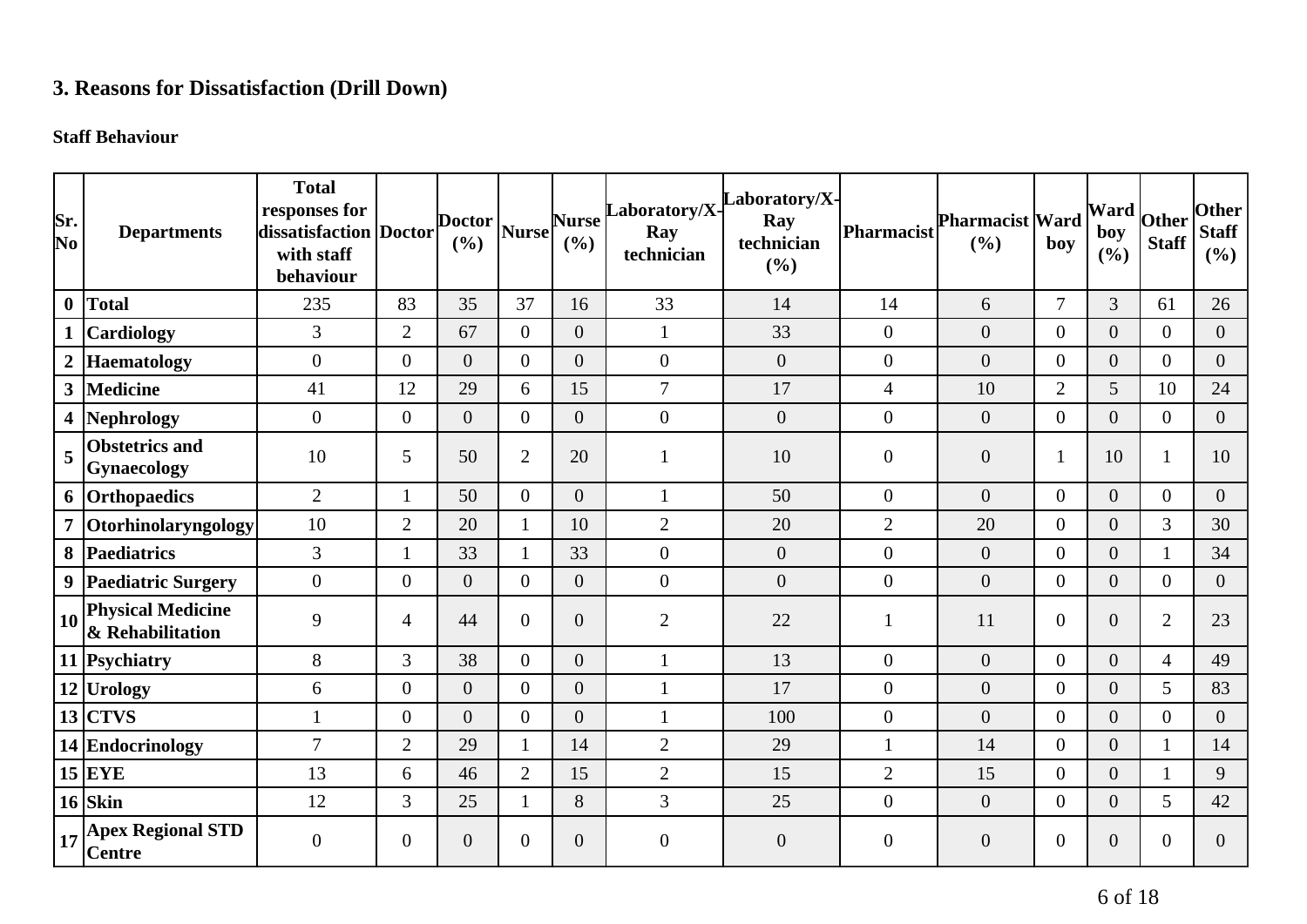| Sr.<br>No | <b>Departments</b>                                               | <b>Total</b><br>responses for<br>dissatisfaction Doctor<br>with staff<br>behaviour |                  | <b>Doctor</b><br>(%) | <b>Nurse</b>     | <b>Nurse</b><br>(%) | Laboratory/X-<br>Ray<br>technician | aboratory/X-<br>Ray<br>technician<br>(%) | Pharmacist       | Pharmacist Ward<br>(%) | boy            | Ward<br>boy<br>(%) | Other<br><b>Staff</b> | <b>Other</b><br><b>Staff</b><br>(%) |
|-----------|------------------------------------------------------------------|------------------------------------------------------------------------------------|------------------|----------------------|------------------|---------------------|------------------------------------|------------------------------------------|------------------|------------------------|----------------|--------------------|-----------------------|-------------------------------------|
|           | 18 Neurology                                                     | 10                                                                                 | $\overline{4}$   | 40                   | $\overline{0}$   | $\overline{0}$      | 3                                  | 30                                       | $\overline{2}$   | 20                     | $\overline{0}$ | $\overline{0}$     | $\mathbf{1}$          | 10                                  |
|           | 19 Medical Oncology                                              | $\overline{0}$                                                                     | $\overline{0}$   | $\overline{0}$       | $\overline{0}$   | $\overline{0}$      | $\overline{0}$                     | $\overline{0}$                           | $\boldsymbol{0}$ | $\boldsymbol{0}$       | $\overline{0}$ | $\overline{0}$     | $\overline{0}$        | $\overline{0}$                      |
|           | 20 Cancer Surgery                                                | $\mathbf{1}$                                                                       | $\mathbf{1}$     | 100                  | $\theta$         | $\overline{0}$      | $\overline{0}$                     | $\overline{0}$                           | $\boldsymbol{0}$ | $\boldsymbol{0}$       | $\overline{0}$ | $\overline{0}$     | $\overline{0}$        | $\overline{0}$                      |
|           | 21 Dental Surgery                                                | $\boldsymbol{0}$                                                                   | $\boldsymbol{0}$ | $\overline{0}$       | $\theta$         | $\overline{0}$      | $\boldsymbol{0}$                   | $\overline{0}$                           | $\boldsymbol{0}$ | $\boldsymbol{0}$       | $\overline{0}$ | $\overline{0}$     | $\overline{0}$        | $\overline{0}$                      |
|           | 22 Neuro Surgery                                                 | $\overline{4}$                                                                     | $\overline{2}$   | 50                   | 1                | 25                  | $\boldsymbol{0}$                   | $\boldsymbol{0}$                         | $\boldsymbol{0}$ | $\boldsymbol{0}$       | $\overline{0}$ | $\overline{0}$     | $\mathbf{1}$          | 25                                  |
| 23        | <b>Pulmonary Critical</b><br><b>Case &amp; Sleep</b>             | $\boldsymbol{0}$                                                                   | $\mathbf{0}$     | $\overline{0}$       | $\overline{0}$   | $\overline{0}$      | $\boldsymbol{0}$                   | $\overline{0}$                           | $\boldsymbol{0}$ | $\boldsymbol{0}$       | $\overline{0}$ | $\overline{0}$     | $\overline{0}$        | $\overline{0}$                      |
|           | <b>Burns Plastic &amp;</b><br>24 Maxillofacial<br><b>Surgery</b> | $\overline{0}$                                                                     | $\overline{0}$   | $\overline{0}$       | $\overline{0}$   | $\overline{0}$      | $\overline{0}$                     | $\overline{0}$                           | $\overline{0}$   | $\mathbf{0}$           | $\overline{0}$ | $\overline{0}$     | $\overline{0}$        | 0                                   |
|           | 25 Palliative Pain Clinic                                        | $\boldsymbol{0}$                                                                   | $\boldsymbol{0}$ | $\overline{0}$       | $\overline{0}$   | $\overline{0}$      | $\overline{0}$                     | $\boldsymbol{0}$                         | $\boldsymbol{0}$ | $\boldsymbol{0}$       | $\overline{0}$ | $\overline{0}$     | $\overline{0}$        | $\overline{0}$                      |
|           | 26 General Surgery                                               | 19                                                                                 | $\overline{7}$   | 37                   | $\overline{4}$   | 21                  | $\mathbf{2}$                       | 11                                       | $\boldsymbol{0}$ | $\boldsymbol{0}$       | $\overline{0}$ | $\overline{0}$     | 6                     | 31                                  |
|           | 27 Radiotherapy                                                  | $\overline{2}$                                                                     | $\boldsymbol{0}$ | $\overline{0}$       | $\mathbf{1}$     | 50                  | $\mathbf{1}$                       | 50                                       | $\overline{0}$   | $\boldsymbol{0}$       | $\overline{0}$ | $\overline{0}$     | $\mathbf{0}$          | $\overline{0}$                      |
|           | $28$ Dept-41                                                     | $\boldsymbol{0}$                                                                   | $\boldsymbol{0}$ | $\overline{0}$       | $\overline{0}$   | $\overline{0}$      | $\mathbf{0}$                       | $\boldsymbol{0}$                         | $\boldsymbol{0}$ | $\boldsymbol{0}$       | $\overline{0}$ | $\overline{0}$     | $\overline{0}$        | $\overline{0}$                      |
|           | $29$ Dept-87                                                     | 34                                                                                 | 8                | 24                   | 8                | 24                  | $\mathbf{1}$                       | 3                                        | $\overline{2}$   | 6                      | $\overline{4}$ | 12                 | 11                    | 31                                  |
|           | 30 Dept-39                                                       | $\boldsymbol{0}$                                                                   | $\overline{0}$   | $\overline{0}$       | $\overline{0}$   | $\overline{0}$      | $\mathbf{0}$                       | $\overline{0}$                           | $\boldsymbol{0}$ | $\boldsymbol{0}$       | $\overline{0}$ | $\overline{0}$     | $\overline{0}$        | $\overline{0}$                      |
|           | 31 Dept-88                                                       | 40                                                                                 | 20               | 50                   | 9                | 23                  | $\sqrt{2}$                         | 5                                        | $\boldsymbol{0}$ | $\boldsymbol{0}$       | $\overline{0}$ | $\overline{0}$     | 9                     | 22                                  |
|           | $32$ Dept-91                                                     | $\boldsymbol{0}$                                                                   | $\boldsymbol{0}$ | $\overline{0}$       | $\Omega$         | $\overline{0}$      | $\boldsymbol{0}$                   | $\boldsymbol{0}$                         | $\boldsymbol{0}$ | $\boldsymbol{0}$       | $\overline{0}$ | $\overline{0}$     | $\theta$              | $\overline{0}$                      |
|           | $33$ Dept-60                                                     | $\boldsymbol{0}$                                                                   | $\boldsymbol{0}$ | $\overline{0}$       | $\overline{0}$   | $\overline{0}$      | $\boldsymbol{0}$                   | $\boldsymbol{0}$                         | $\boldsymbol{0}$ | $\boldsymbol{0}$       | $\overline{0}$ | $\overline{0}$     | $\overline{0}$        | $\overline{0}$                      |
|           | 34 Dept-46                                                       | $\boldsymbol{0}$                                                                   | $\boldsymbol{0}$ | $\overline{0}$       | $\overline{0}$   | $\overline{0}$      | $\boldsymbol{0}$                   | $\overline{0}$                           | $\boldsymbol{0}$ | $\boldsymbol{0}$       | $\overline{0}$ | $\overline{0}$     | $\overline{0}$        | $\overline{0}$                      |
|           | $35$ Dept-90                                                     | $\overline{0}$                                                                     | $\overline{0}$   | $\overline{0}$       | $\overline{0}$   | $\overline{0}$      | $\mathbf{0}$                       | $\overline{0}$                           | $\overline{0}$   | $\boldsymbol{0}$       | $\overline{0}$ | $\overline{0}$     | $\overline{0}$        | $\overline{0}$                      |
|           | 36 Dept-92                                                       | $\boldsymbol{0}$                                                                   | $\boldsymbol{0}$ | $\overline{0}$       | $\overline{0}$   | $\overline{0}$      | $\boldsymbol{0}$                   | $\overline{0}$                           | $\boldsymbol{0}$ | $\boldsymbol{0}$       | $\overline{0}$ | $\overline{0}$     | $\overline{0}$        | $\overline{0}$                      |
|           | 37 Dept-95                                                       | $\boldsymbol{0}$                                                                   | $\boldsymbol{0}$ | $\boldsymbol{0}$     | $\overline{0}$   | $\boldsymbol{0}$    | $\boldsymbol{0}$                   | $\boldsymbol{0}$                         | $\boldsymbol{0}$ | $\boldsymbol{0}$       | $\overline{0}$ | $\boldsymbol{0}$   | $\boldsymbol{0}$      | $\overline{0}$                      |
|           | 38 Dept-89                                                       | $\boldsymbol{0}$                                                                   | $\boldsymbol{0}$ | $\boldsymbol{0}$     | $\boldsymbol{0}$ | $\overline{0}$      | $\boldsymbol{0}$                   | $\boldsymbol{0}$                         | $\boldsymbol{0}$ | $\boldsymbol{0}$       | $\overline{0}$ | $\overline{0}$     | $\boldsymbol{0}$      | $\overline{0}$                      |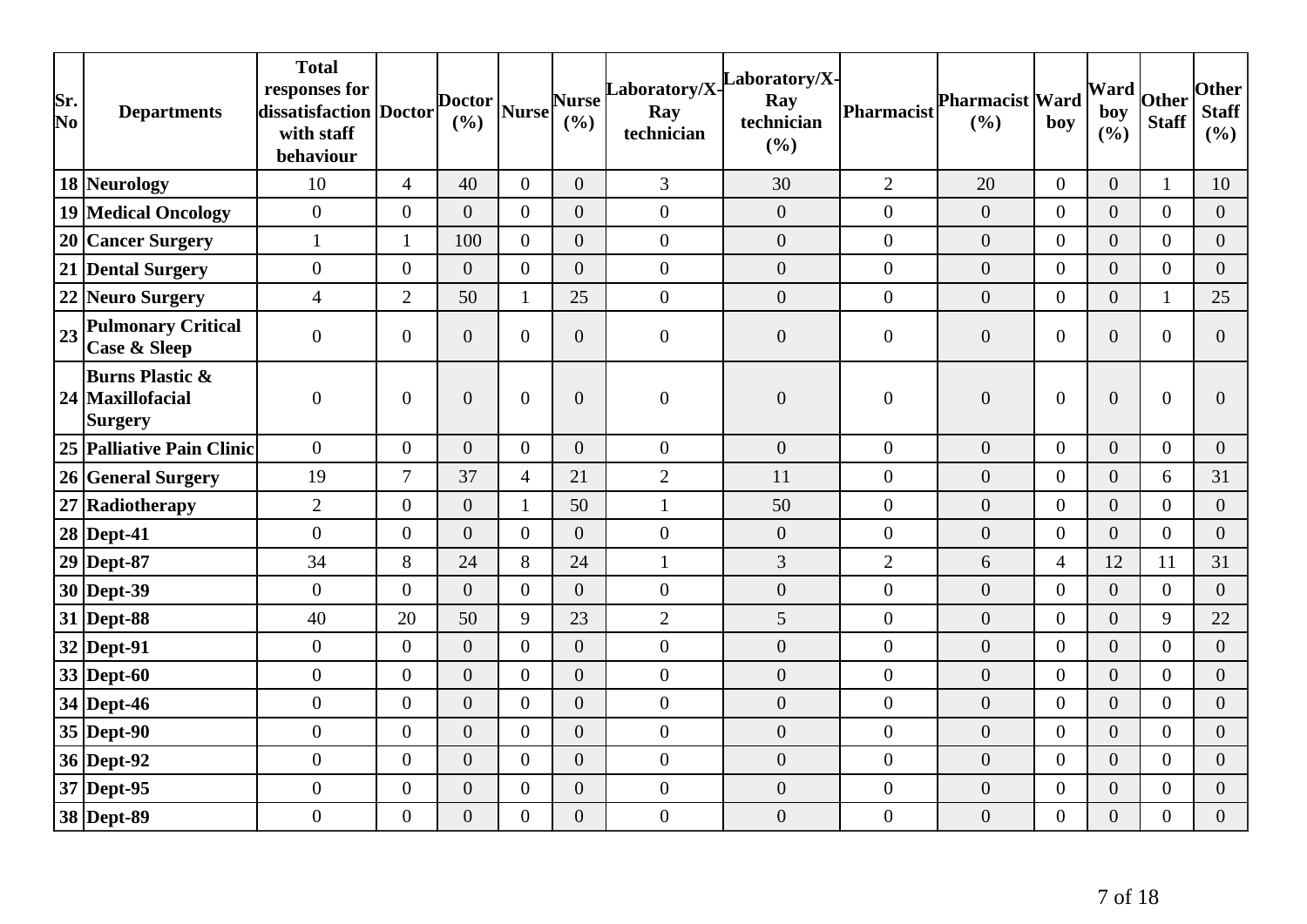| Sr.<br>$\bf No$ | <b>Departments</b> | <b>Total</b><br>responses for<br>dissatisfaction   Doctor<br>with staff<br>behaviour | $\left  \text{Dotor} \right _{\text{Nurse}}$<br>$\frac{(0)}{0}$ | Nurse  <br>(9/0) | $Laboratory/X-$<br>Ray<br>technician | Laboratory/X-<br>Ray<br>technician<br>(%) | <b>Pharmacist</b> | <b>Pharmacist Ward</b><br>$\left( \frac{0}{0} \right)$ | boy | boy<br>(9/0) | $\frac{1}{2}$ Mard $\frac{1}{2}$ other $\frac{1}{2}$<br><b>Staff</b> | Other<br><b>Staff</b><br>$($ %) |
|-----------------|--------------------|--------------------------------------------------------------------------------------|-----------------------------------------------------------------|------------------|--------------------------------------|-------------------------------------------|-------------------|--------------------------------------------------------|-----|--------------|----------------------------------------------------------------------|---------------------------------|
|                 | 39 Dept-31         |                                                                                      |                                                                 |                  |                                      |                                           |                   |                                                        |     |              |                                                                      |                                 |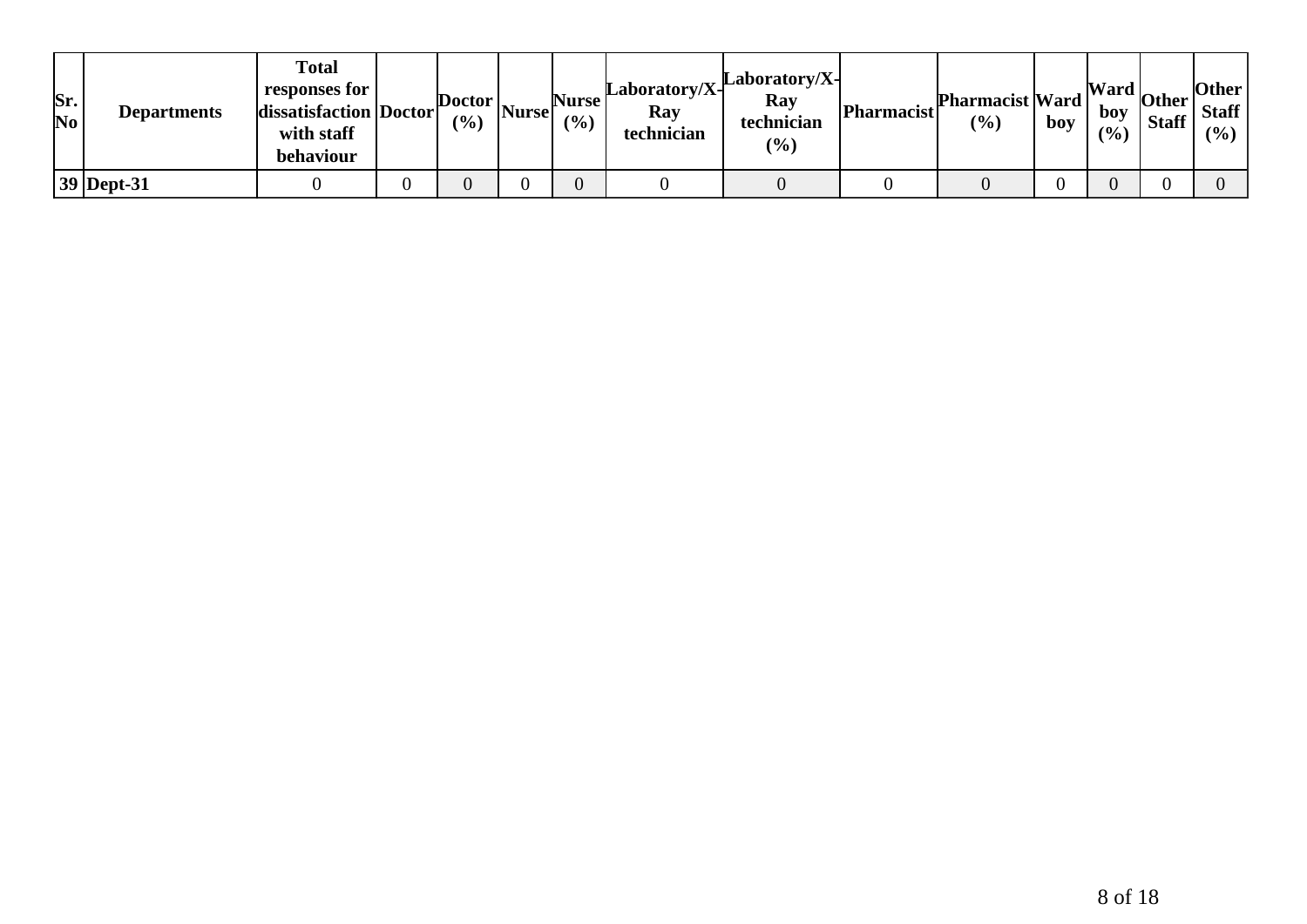## **Cleanliness**

| Sr.<br>No               | <b>Departments</b>                                                  | <b>Total</b><br>responses<br>for dis-<br>satisfaction<br>with<br>cleanliness | <b>Patient</b><br>regi-<br>stration<br>and<br>waiting<br>area | Patient<br>regi-<br>stration<br>and<br>waiting<br>area<br>(%) | wards          | wards<br>(9/0) | <b>Exam</b><br>ination<br>room<br>and<br>table | Exam-<br>ination<br>room<br>and<br>table<br>(%) | Corridors        | $ Corridors _{Toilet} $<br>(9/0) |                  | <b>Toilet</b><br>(9/0) | <b>Bed</b><br>sheets | <b>Bed</b><br>sheets<br>(%) | <b>General</b><br>surro-<br>unding | <b>General</b><br>surro-<br>unding<br>(%) |
|-------------------------|---------------------------------------------------------------------|------------------------------------------------------------------------------|---------------------------------------------------------------|---------------------------------------------------------------|----------------|----------------|------------------------------------------------|-------------------------------------------------|------------------|----------------------------------|------------------|------------------------|----------------------|-----------------------------|------------------------------------|-------------------------------------------|
| $\boldsymbol{0}$        | <b>Total</b>                                                        | 103                                                                          | 25                                                            | 24                                                            | $\mathbf{1}$   | $\mathbf{1}$   | 13                                             | 13                                              | 20               | 19                               | 28               | 27                     | $\overline{3}$       | 3                           | 13                                 | 13                                        |
| $\mathbf{1}$            | <b>Cardiology</b>                                                   | 5                                                                            | $\mathbf{1}$                                                  | 20                                                            | $\overline{0}$ | $\overline{0}$ | $\overline{0}$                                 | $\overline{0}$                                  | $\boldsymbol{0}$ | $\overline{0}$                   | 3                | 60                     | $\overline{0}$       | $\overline{0}$              | $\mathbf{1}$                       | 20                                        |
| $\boldsymbol{2}$        | Haematology                                                         | $\boldsymbol{0}$                                                             | $\overline{0}$                                                | $\overline{0}$                                                | $\overline{0}$ | $\overline{0}$ | $\overline{0}$                                 | $\overline{0}$                                  | $\boldsymbol{0}$ | $\overline{0}$                   | $\boldsymbol{0}$ | $\overline{0}$         | $\overline{0}$       | $\overline{0}$              | $\overline{0}$                     | $\boldsymbol{0}$                          |
| $\mathbf{3}$            | <b>Medicine</b>                                                     | 11                                                                           | 1                                                             | 9                                                             |                | 9              | $\boldsymbol{0}$                               | $\boldsymbol{0}$                                | $\overline{2}$   | 18                               | $\overline{2}$   | 18                     | $\mathbf{1}$         | 9                           | $\overline{4}$                     | 37                                        |
| $\overline{\mathbf{4}}$ | Nephrology                                                          | $\overline{2}$                                                               | 1                                                             | 50                                                            | $\overline{0}$ | $\overline{0}$ | $\overline{0}$                                 | $\overline{0}$                                  | $\mathbf{0}$     | $\overline{0}$                   | $\mathbf{1}$     | 50                     | $\overline{0}$       | $\overline{0}$              | $\overline{0}$                     | $\boldsymbol{0}$                          |
| 5                       | <b>Obstetrics and</b><br>Gynaecology                                | $\overline{2}$                                                               | $\overline{0}$                                                | $\overline{0}$                                                | $\overline{0}$ | $\overline{0}$ | $\overline{0}$                                 | $\overline{0}$                                  | $\overline{0}$   | $\overline{0}$                   | $\overline{2}$   | 100                    | $\overline{0}$       | $\overline{0}$              | $\overline{0}$                     | $\boldsymbol{0}$                          |
|                         | 6 Orthopaedics                                                      | $\overline{2}$                                                               | 1                                                             | 50                                                            | $\overline{0}$ | $\overline{0}$ | $\overline{0}$                                 | $\overline{0}$                                  | $\boldsymbol{0}$ | $\overline{0}$                   | $\boldsymbol{0}$ | $\overline{0}$         | 1                    | 50                          | $\overline{0}$                     | $\boldsymbol{0}$                          |
| $\overline{7}$          | Otorhinolaryngology                                                 | 6                                                                            | 1                                                             | 17                                                            | $\overline{0}$ | $\overline{0}$ | $\overline{0}$                                 | $\overline{0}$                                  | $\overline{2}$   | 33                               | 3                | 50                     | $\overline{0}$       | $\overline{0}$              | $\overline{0}$                     | $\boldsymbol{0}$                          |
| 8                       | Paediatrics                                                         | $\mathbf{1}$                                                                 | $\overline{0}$                                                | $\overline{0}$                                                | $\overline{0}$ | $\overline{0}$ | $\overline{0}$                                 | $\overline{0}$                                  | $\boldsymbol{0}$ | $\overline{0}$                   | $\mathbf{1}$     | 100                    | $\overline{0}$       | $\overline{0}$              | $\overline{0}$                     | $\boldsymbol{0}$                          |
| $\boldsymbol{9}$        | <b>Paediatric Surgery</b>                                           | $\overline{0}$                                                               | $\overline{0}$                                                | $\overline{0}$                                                | $\overline{0}$ | $\overline{0}$ | $\boldsymbol{0}$                               | $\overline{0}$                                  | $\boldsymbol{0}$ | $\overline{0}$                   | $\boldsymbol{0}$ | $\overline{0}$         | $\overline{0}$       | $\overline{0}$              | $\overline{0}$                     | $\boldsymbol{0}$                          |
|                         | $\left  \frac{1}{10} \right $ Physical Medicine<br>& Rehabilitation | 10                                                                           | 1                                                             | 10                                                            | $\overline{0}$ | $\overline{0}$ | $\overline{2}$                                 | 20                                              | 3                | 30                               | $\overline{2}$   | 20                     | $\overline{0}$       | $\overline{0}$              | $\overline{2}$                     | 20                                        |
|                         | 11 Psychiatry                                                       | 5                                                                            | $\overline{0}$                                                | $\overline{0}$                                                | $\overline{0}$ | $\overline{0}$ | $\overline{0}$                                 | $\overline{0}$                                  | $\overline{2}$   | 40                               | 3                | 60                     | $\overline{0}$       | $\overline{0}$              | $\overline{0}$                     | $\boldsymbol{0}$                          |
|                         | 12 Urology                                                          | 3                                                                            | $\overline{2}$                                                | 67                                                            | $\overline{0}$ | $\overline{0}$ | $\overline{0}$                                 | $\overline{0}$                                  | $\mathbf{1}$     | 33                               | $\boldsymbol{0}$ | $\overline{0}$         | $\overline{0}$       | $\overline{0}$              | $\overline{0}$                     | $\boldsymbol{0}$                          |
|                         | $13$ CTVS                                                           | $\overline{0}$                                                               | $\overline{0}$                                                | $\overline{0}$                                                | $\overline{0}$ | $\overline{0}$ | $\overline{0}$                                 | $\overline{0}$                                  | $\boldsymbol{0}$ | $\overline{0}$                   | $\overline{0}$   | $\overline{0}$         | $\overline{0}$       | $\overline{0}$              | $\overline{0}$                     | $\boldsymbol{0}$                          |
|                         | 14 Endocrinology                                                    | $\mathbf{1}$                                                                 | 1                                                             | 100                                                           | $\overline{0}$ | $\overline{0}$ | $\overline{0}$                                 | $\overline{0}$                                  | $\boldsymbol{0}$ | $\overline{0}$                   | $\boldsymbol{0}$ | $\overline{0}$         | $\overline{0}$       | $\overline{0}$              | $\overline{0}$                     | $\overline{0}$                            |
|                         | $15$ EYE                                                            | 10                                                                           | $\overline{4}$                                                | 40                                                            | $\overline{0}$ | $\overline{0}$ | $\mathbf{1}$                                   | 10                                              | $\overline{2}$   | 20                               | $\overline{2}$   | 20                     | $\overline{0}$       | $\boldsymbol{0}$            | 1                                  | 10                                        |
|                         | $16$ Skin                                                           | 3                                                                            | $\mathbf{1}$                                                  | 33                                                            | $\overline{0}$ | $\overline{0}$ | $\mathbf{1}$                                   | 33                                              | $\mathbf{1}$     | 34                               | $\boldsymbol{0}$ | $\overline{0}$         | $\overline{0}$       | $\overline{0}$              | $\overline{0}$                     | $\boldsymbol{0}$                          |
| 17                      | <b>Apex Regional STD</b><br><b>Centre</b>                           | $\overline{0}$                                                               | $\theta$                                                      | $\overline{0}$                                                | $\Omega$       | $\overline{0}$ | $\Omega$                                       | $\overline{0}$                                  | $\overline{0}$   | $\overline{0}$                   | $\overline{0}$   | $\overline{0}$         | $\Omega$             | $\boldsymbol{0}$            | $\overline{0}$                     | $\boldsymbol{0}$                          |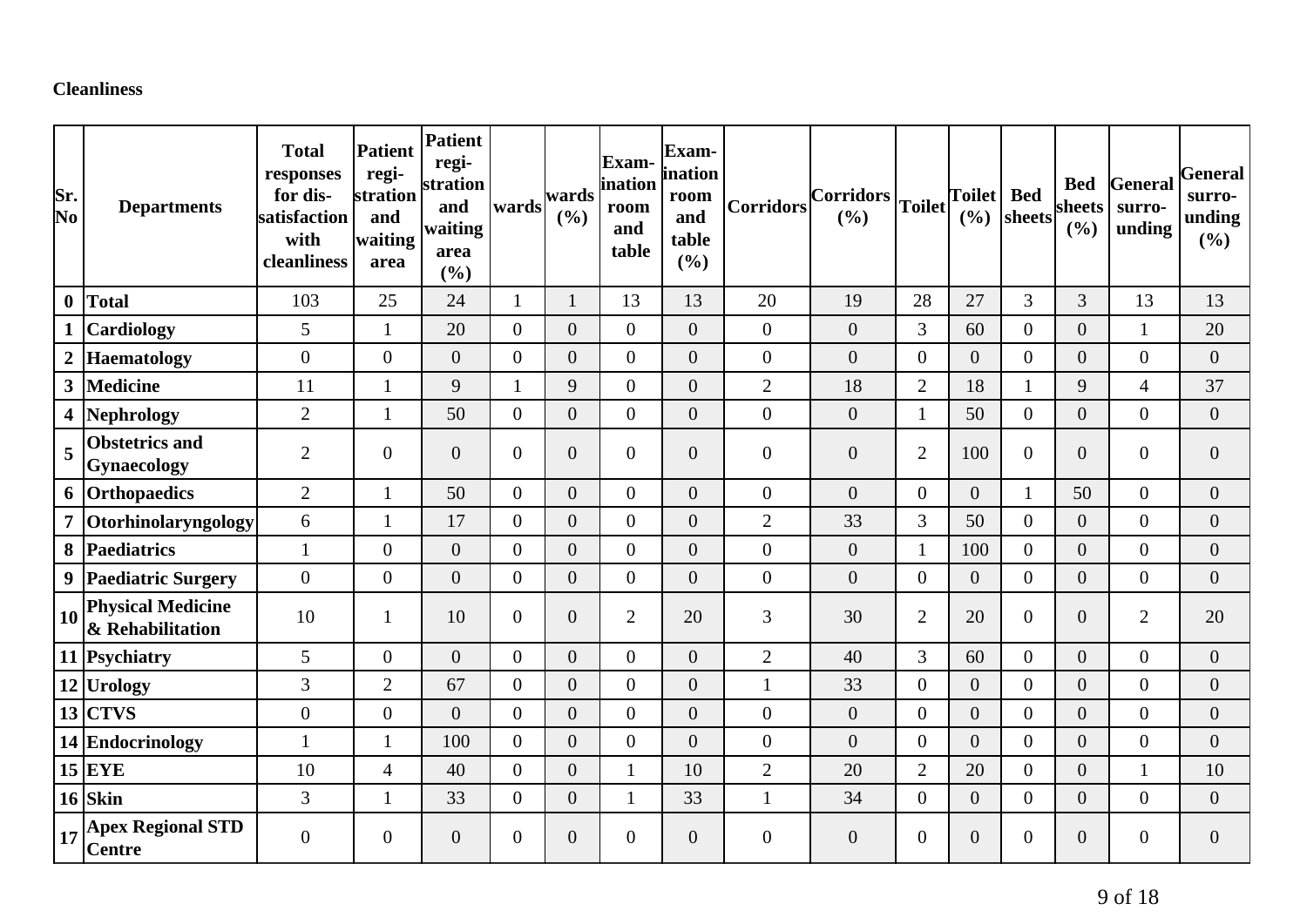| Sr.<br>No | <b>Departments</b>                                        | <b>Total</b><br>responses<br>for dis-<br>satisfaction<br>with<br>cleanliness | <b>Patient</b><br>regi-<br>stration<br>and<br>waiting<br>area | <b>Patient</b><br>regi-<br>stration<br>and<br>waiting<br>area<br>(%) | wards          | wards<br>(%)     | Exam-<br>ination<br>room<br>and<br>table | Exam-<br>ination<br>room<br>and<br>table<br>(%) | Corridors        | $ Corridors _{Toilet} $<br>(%) |                  | <b>Toilet</b><br>(%) | <b>Bed</b><br>sheets | sheets<br>(%)    | <b>Bed General</b><br>surro-<br>unding | General<br>surro-<br>unding<br>(%) |
|-----------|-----------------------------------------------------------|------------------------------------------------------------------------------|---------------------------------------------------------------|----------------------------------------------------------------------|----------------|------------------|------------------------------------------|-------------------------------------------------|------------------|--------------------------------|------------------|----------------------|----------------------|------------------|----------------------------------------|------------------------------------|
|           | 18 Neurology                                              | $\overline{0}$                                                               | $\overline{0}$                                                | $\overline{0}$                                                       | $\overline{0}$ | $\theta$         | $\overline{0}$                           | $\overline{0}$                                  | $\overline{0}$   | $\overline{0}$                 | $\boldsymbol{0}$ | $\overline{0}$       | $\overline{0}$       | $\overline{0}$   | $\boldsymbol{0}$                       | $\boldsymbol{0}$                   |
|           | <b>19 Medical Oncology</b>                                | $\overline{0}$                                                               | $\overline{0}$                                                | $\overline{0}$                                                       | $\overline{0}$ | $\theta$         | $\boldsymbol{0}$                         | $\overline{0}$                                  | $\overline{0}$   | $\boldsymbol{0}$               | $\boldsymbol{0}$ | $\overline{0}$       | $\overline{0}$       | $\overline{0}$   | $\boldsymbol{0}$                       | $\overline{0}$                     |
|           | 20 Cancer Surgery                                         | $\overline{0}$                                                               | $\overline{0}$                                                | $\overline{0}$                                                       | $\overline{0}$ | $\overline{0}$   | $\overline{0}$                           | $\overline{0}$                                  | $\overline{0}$   | $\overline{0}$                 | $\overline{0}$   | $\overline{0}$       | $\overline{0}$       | $\overline{0}$   | $\overline{0}$                         | $\overline{0}$                     |
|           | 21 Dental Surgery                                         | 3                                                                            | $\overline{2}$                                                | 67                                                                   | $\overline{0}$ | $\theta$         | $\overline{0}$                           | $\overline{0}$                                  | $\overline{0}$   | $\overline{0}$                 | $\mathbf{1}$     | 33                   | $\overline{0}$       | $\overline{0}$   | $\boldsymbol{0}$                       | $\boldsymbol{0}$                   |
|           | 22 Neuro Surgery                                          | 3                                                                            | $\mathbf{1}$                                                  | 33                                                                   | $\overline{0}$ | $\theta$         | $\mathbf{1}$                             | 33                                              | $\overline{0}$   | $\boldsymbol{0}$               | $\boldsymbol{0}$ | $\overline{0}$       | $\overline{0}$       | $\boldsymbol{0}$ | $\mathbf{1}$                           | 34                                 |
| 23        | <b>Pulmonary Critical</b><br><b>Case &amp; Sleep</b>      | $\overline{0}$                                                               | $\overline{0}$                                                | $\overline{0}$                                                       | $\overline{0}$ | $\overline{0}$   | $\boldsymbol{0}$                         | $\boldsymbol{0}$                                | $\boldsymbol{0}$ | $\boldsymbol{0}$               | $\boldsymbol{0}$ | $\overline{0}$       | $\overline{0}$       | $\boldsymbol{0}$ | $\boldsymbol{0}$                       | $\overline{0}$                     |
|           | <b>Burns Plastic &amp;</b><br>24 Maxillofacial<br>Surgery | $\theta$                                                                     | $\overline{0}$                                                | $\overline{0}$                                                       | $\overline{0}$ | $\theta$         | $\overline{0}$                           | $\overline{0}$                                  | $\overline{0}$   | $\overline{0}$                 | $\boldsymbol{0}$ | $\overline{0}$       | $\overline{0}$       | $\overline{0}$   | $\boldsymbol{0}$                       | $\overline{0}$                     |
|           | 25 Palliative Pain Clinic                                 | $\overline{0}$                                                               | $\overline{0}$                                                | $\overline{0}$                                                       | $\overline{0}$ | $\boldsymbol{0}$ | $\boldsymbol{0}$                         | $\overline{0}$                                  | $\boldsymbol{0}$ | $\boldsymbol{0}$               | $\boldsymbol{0}$ | $\overline{0}$       | $\overline{0}$       | $\overline{0}$   | $\boldsymbol{0}$                       | $\boldsymbol{0}$                   |
|           | 26 General Surgery                                        | 10                                                                           | 3                                                             | 30                                                                   | $\overline{0}$ | $\theta$         | $\mathbf{1}$                             | 10                                              | $\mathbf{1}$     | 10                             | $\mathbf{2}$     | 20                   | $\mathbf{1}$         | 10               | $\overline{2}$                         | 20                                 |
|           | 27 Radiotherapy                                           | $\boldsymbol{0}$                                                             | $\overline{0}$                                                | $\overline{0}$                                                       | $\overline{0}$ | $\theta$         | $\overline{0}$                           | $\overline{0}$                                  | $\overline{0}$   | $\overline{0}$                 | $\boldsymbol{0}$ | $\overline{0}$       | $\overline{0}$       | $\overline{0}$   | $\overline{0}$                         | $\overline{0}$                     |
|           | $28$ Dept-41                                              | $\overline{0}$                                                               | $\overline{0}$                                                | $\boldsymbol{0}$                                                     | $\overline{0}$ | $\boldsymbol{0}$ | $\boldsymbol{0}$                         | $\boldsymbol{0}$                                | $\boldsymbol{0}$ | $\boldsymbol{0}$               | $\boldsymbol{0}$ | $\overline{0}$       | $\overline{0}$       | $\boldsymbol{0}$ | $\boldsymbol{0}$                       | $\boldsymbol{0}$                   |
|           | 29 Dept-87                                                | 12                                                                           | 3                                                             | 25                                                                   | $\overline{0}$ | $\overline{0}$   | $\mathbf{2}$                             | 17                                              | $\mathbf{2}$     | 17                             | $\overline{4}$   | 33                   | $\overline{0}$       | $\boldsymbol{0}$ | $\mathbf{1}$                           | 8                                  |
|           | 30 Dept-39                                                | $\overline{0}$                                                               | $\overline{0}$                                                | $\overline{0}$                                                       | $\overline{0}$ | $\overline{0}$   | $\overline{0}$                           | $\overline{0}$                                  | $\overline{0}$   | $\overline{0}$                 | $\boldsymbol{0}$ | $\overline{0}$       | $\overline{0}$       | $\overline{0}$   | $\overline{0}$                         | $\overline{0}$                     |
|           | $31$ Dept-88                                              | 14                                                                           | $\overline{2}$                                                | 14                                                                   | $\overline{0}$ | $\theta$         | 5                                        | 36                                              | $\overline{4}$   | 29                             | $\mathbf{2}$     | 14                   | $\overline{0}$       | $\boldsymbol{0}$ | $\mathbf{1}$                           | $\tau$                             |
|           | $32$ Dept-91                                              | $\boldsymbol{0}$                                                             | $\overline{0}$                                                | $\overline{0}$                                                       | $\overline{0}$ | $\overline{0}$   | $\overline{0}$                           | $\overline{0}$                                  | $\overline{0}$   | $\overline{0}$                 | $\boldsymbol{0}$ | $\overline{0}$       | $\overline{0}$       | $\overline{0}$   | $\boldsymbol{0}$                       | $\boldsymbol{0}$                   |
|           | $33$ Dept-60                                              | $\overline{0}$                                                               | $\overline{0}$                                                | $\overline{0}$                                                       | $\overline{0}$ | $\overline{0}$   | $\overline{0}$                           | $\overline{0}$                                  | $\overline{0}$   | $\overline{0}$                 | $\boldsymbol{0}$ | $\overline{0}$       | $\overline{0}$       | $\overline{0}$   | $\overline{0}$                         | $\overline{0}$                     |
|           | 34 Dept-46                                                | $\overline{0}$                                                               | $\overline{0}$                                                | $\overline{0}$                                                       | $\overline{0}$ | $\theta$         | $\boldsymbol{0}$                         | $\overline{0}$                                  | $\boldsymbol{0}$ | $\overline{0}$                 | $\boldsymbol{0}$ | $\overline{0}$       | $\overline{0}$       | $\overline{0}$   | $\boldsymbol{0}$                       | $\boldsymbol{0}$                   |
|           | $35$ Dept-90                                              | $\boldsymbol{0}$                                                             | $\overline{0}$                                                | $\overline{0}$                                                       | $\overline{0}$ | $\overline{0}$   | $\overline{0}$                           | $\overline{0}$                                  | $\overline{0}$   | $\overline{0}$                 | $\overline{0}$   | $\overline{0}$       | $\overline{0}$       | $\overline{0}$   | $\overline{0}$                         | $\overline{0}$                     |
|           | 36 Dept-92                                                | $\boldsymbol{0}$                                                             | $\overline{0}$                                                | $\overline{0}$                                                       | $\overline{0}$ | $\overline{0}$   | $\overline{0}$                           | $\overline{0}$                                  | $\overline{0}$   | $\overline{0}$                 | $\boldsymbol{0}$ | $\overline{0}$       | $\overline{0}$       | $\overline{0}$   | $\overline{0}$                         | $\overline{0}$                     |
|           | 37 Dept-95                                                | $\overline{0}$                                                               | $\boldsymbol{0}$                                              | $\boldsymbol{0}$                                                     | $\overline{0}$ | $\boldsymbol{0}$ | $\boldsymbol{0}$                         | $\boldsymbol{0}$                                | $\boldsymbol{0}$ | $\boldsymbol{0}$               | $\boldsymbol{0}$ | $\boldsymbol{0}$     | $\overline{0}$       | $\overline{0}$   | $\boldsymbol{0}$                       | $\mathbf{0}$                       |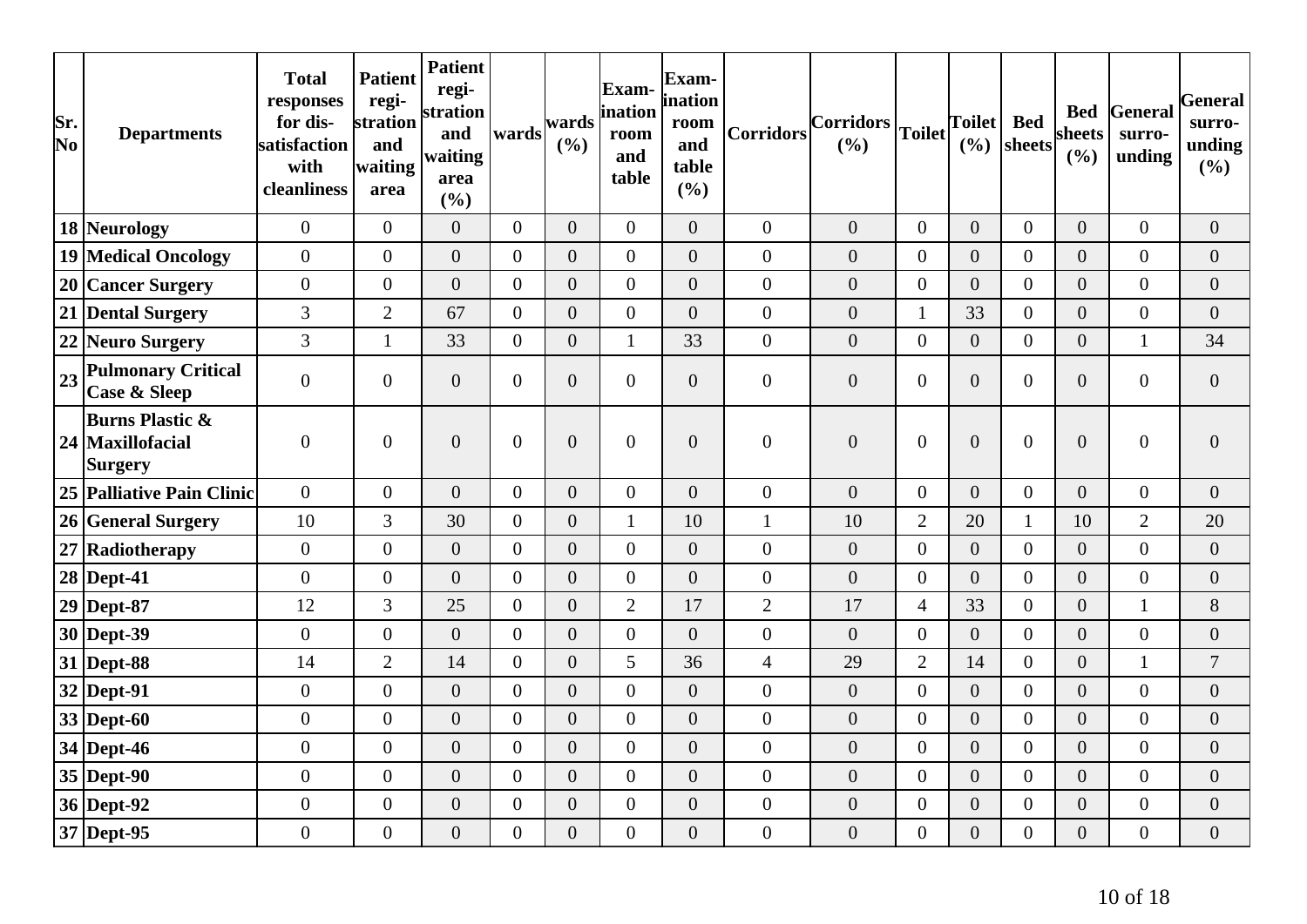| Sr.<br>$\overline{\text{No}}$ | <b>Departments</b> | <b>Total</b><br>responses<br>for dis-<br>satisfaction<br>with<br><b>cleanliness</b> | <b>Patient</b><br>regi-<br>stration<br>and<br>waiting<br>area | Patient<br>regi-<br>stration<br>and<br>waiting<br>area<br>$(\%)$ | wards | wards<br>(9/0) | <b>Exam-</b><br><i>ination</i><br>room<br>and<br>table | <b>Exam-</b><br><i>ination</i><br>room<br>and<br>table<br>$(\%)$ | Corridors | $\left\vert \text{Corridors} \right\vert \text{Toilet} \left\vert \text{Toilet} \right\vert.$<br>$($ %) | (%) | <b>Bed</b><br>$ {\rm sheets} $ | sheets !<br>(%) | <b>Bed</b> General<br>surro-<br>unding | General<br>surro-<br>unding<br>(%) |
|-------------------------------|--------------------|-------------------------------------------------------------------------------------|---------------------------------------------------------------|------------------------------------------------------------------|-------|----------------|--------------------------------------------------------|------------------------------------------------------------------|-----------|---------------------------------------------------------------------------------------------------------|-----|--------------------------------|-----------------|----------------------------------------|------------------------------------|
|                               | 38 Dept-89         |                                                                                     |                                                               |                                                                  |       | $\overline{0}$ | $\boldsymbol{0}$                                       |                                                                  |           |                                                                                                         |     |                                |                 | $\overline{0}$                         |                                    |
|                               | 39 Dept-31         |                                                                                     |                                                               |                                                                  |       | $\overline{0}$ | $\boldsymbol{0}$                                       |                                                                  |           |                                                                                                         |     |                                |                 | $\overline{0}$                         |                                    |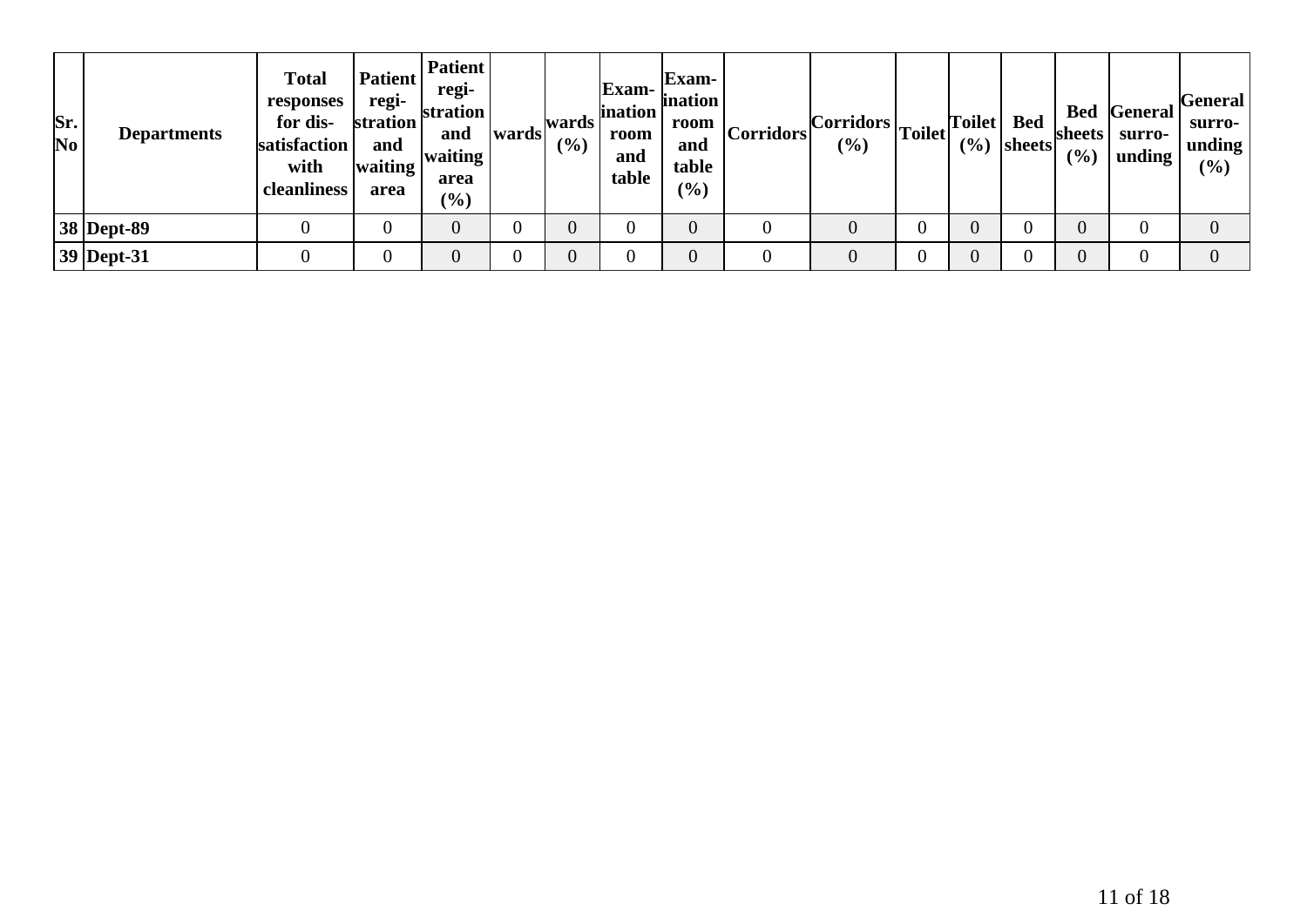#### **Cost of Treatment**

| Sr.<br>N <sub>0</sub>   | <b>Departments</b>                                      | <b>Total responses</b><br>for dissatisfaction<br>with cost of<br>treatment | <b>Medicines</b><br>and Supplies | <b>Medicines</b><br>and Supplies<br>(%) | <b>Investigations</b> | Investigations $(\% )$ | <b>Informal</b><br>payment | <b>Informal</b><br>payment<br>(%) |
|-------------------------|---------------------------------------------------------|----------------------------------------------------------------------------|----------------------------------|-----------------------------------------|-----------------------|------------------------|----------------------------|-----------------------------------|
| $\bf{0}$                | <b>Total</b>                                            | 80                                                                         | 44                               | 55                                      | 24                    | 30                     | 12                         | 15                                |
| 1                       | Cardiology                                              | 3                                                                          | $\overline{2}$                   | 67                                      | $\mathbf{1}$          | 33                     | $\mathbf{0}$               | $\overline{0}$                    |
| $\overline{2}$          | <b>Haematology</b>                                      | $\boldsymbol{0}$                                                           | $\overline{0}$                   | $\overline{0}$                          | $\boldsymbol{0}$      | $\overline{0}$         | $\overline{0}$             | $\overline{0}$                    |
| $\overline{\mathbf{3}}$ | <b>Medicine</b>                                         | $\overline{7}$                                                             | 6                                | 86                                      | $\mathbf{1}$          | 14                     | $\theta$                   | $\overline{0}$                    |
| $\overline{\mathbf{4}}$ | <b>Nephrology</b>                                       | $\boldsymbol{0}$                                                           | $\overline{0}$                   | $\overline{0}$                          | $\overline{0}$        | $\boldsymbol{0}$       | $\overline{0}$             | $\overline{0}$                    |
| 5                       | <b>Obstetrics and Gynaecology</b>                       | $\mathbf{1}$                                                               |                                  | 100                                     | $\boldsymbol{0}$      | $\boldsymbol{0}$       | $\overline{0}$             | $\overline{0}$                    |
| 6                       | Orthopaedics                                            | $\overline{2}$                                                             | 1                                | 50                                      | $\mathbf{1}$          | 50                     | $\overline{0}$             | $\overline{0}$                    |
| $\overline{7}$          | Otorhinolaryngology                                     | $\overline{0}$                                                             | $\overline{0}$                   | $\overline{0}$                          | $\overline{0}$        | $\overline{0}$         | $\theta$                   | $\overline{0}$                    |
| 8                       | <b>Paediatrics</b>                                      | $\overline{4}$                                                             | $\overline{2}$                   | 50                                      | $\boldsymbol{0}$      | $\boldsymbol{0}$       | $\overline{2}$             | 50                                |
| 9                       | <b>Paediatric Surgery</b>                               | $\boldsymbol{0}$                                                           | $\overline{0}$                   | $\boldsymbol{0}$                        | $\overline{0}$        | $\overline{0}$         | $\overline{0}$             | $\overline{0}$                    |
| 10                      | <b>Physical Medicine &amp;</b><br><b>Rehabilitation</b> | 4                                                                          | $\overline{2}$                   | 50                                      |                       | 25                     |                            | 25                                |
| 11                      | Psychiatry                                              | 9                                                                          | $\overline{7}$                   | 78                                      | $\mathbf{1}$          | 11                     | $\mathbf{1}$               | 11                                |
| 12                      | <b>Urology</b>                                          | $\boldsymbol{0}$                                                           | $\overline{0}$                   | $\boldsymbol{0}$                        | $\boldsymbol{0}$      | $\boldsymbol{0}$       | $\mathbf{0}$               | $\overline{0}$                    |
| 13                      | <b>CTVS</b>                                             | $\mathbf{1}$                                                               | $\overline{0}$                   | $\overline{0}$                          | $\mathbf{1}$          | 100                    | $\mathbf{0}$               | $\overline{0}$                    |
| 14                      | Endocrinology                                           | $\overline{4}$                                                             | 1                                | 25                                      | $\overline{2}$        | 50                     | 1                          | 25                                |
| 15                      | EYE                                                     | $\overline{3}$                                                             | $\overline{2}$                   | 67                                      | $\boldsymbol{0}$      | $\overline{0}$         | $\mathbf{1}$               | 33                                |
| <b>16</b>               | <b>Skin</b>                                             | 13                                                                         | $\overline{7}$                   | 54                                      | $\overline{4}$        | 31                     | $\overline{2}$             | 15                                |
| 17                      | <b>Apex Regional STD Centre</b>                         | $\boldsymbol{0}$                                                           | $\boldsymbol{0}$                 | $\boldsymbol{0}$                        | $\boldsymbol{0}$      | $\boldsymbol{0}$       | $\overline{0}$             | $\overline{0}$                    |
| 18                      | Neurology                                               | $\overline{2}$                                                             | 1                                | 50                                      | $\mathbf{1}$          | 50                     | $\overline{0}$             | $\overline{0}$                    |
| 19                      | <b>Medical Oncology</b>                                 | $\boldsymbol{0}$                                                           | $\overline{0}$                   | $\boldsymbol{0}$                        | $\boldsymbol{0}$      | $\boldsymbol{0}$       | $\overline{0}$             | $\overline{0}$                    |
| 20                      | <b>Cancer Surgery</b>                                   | $\overline{0}$                                                             | $\boldsymbol{0}$                 | $\boldsymbol{0}$                        | $\boldsymbol{0}$      | $\boldsymbol{0}$       | $\overline{0}$             | $\overline{0}$                    |
| 21                      | <b>Dental Surgery</b>                                   | $\overline{0}$                                                             | $\overline{0}$                   | $\overline{0}$                          | $\boldsymbol{0}$      | $\overline{0}$         | $\theta$                   | $\overline{0}$                    |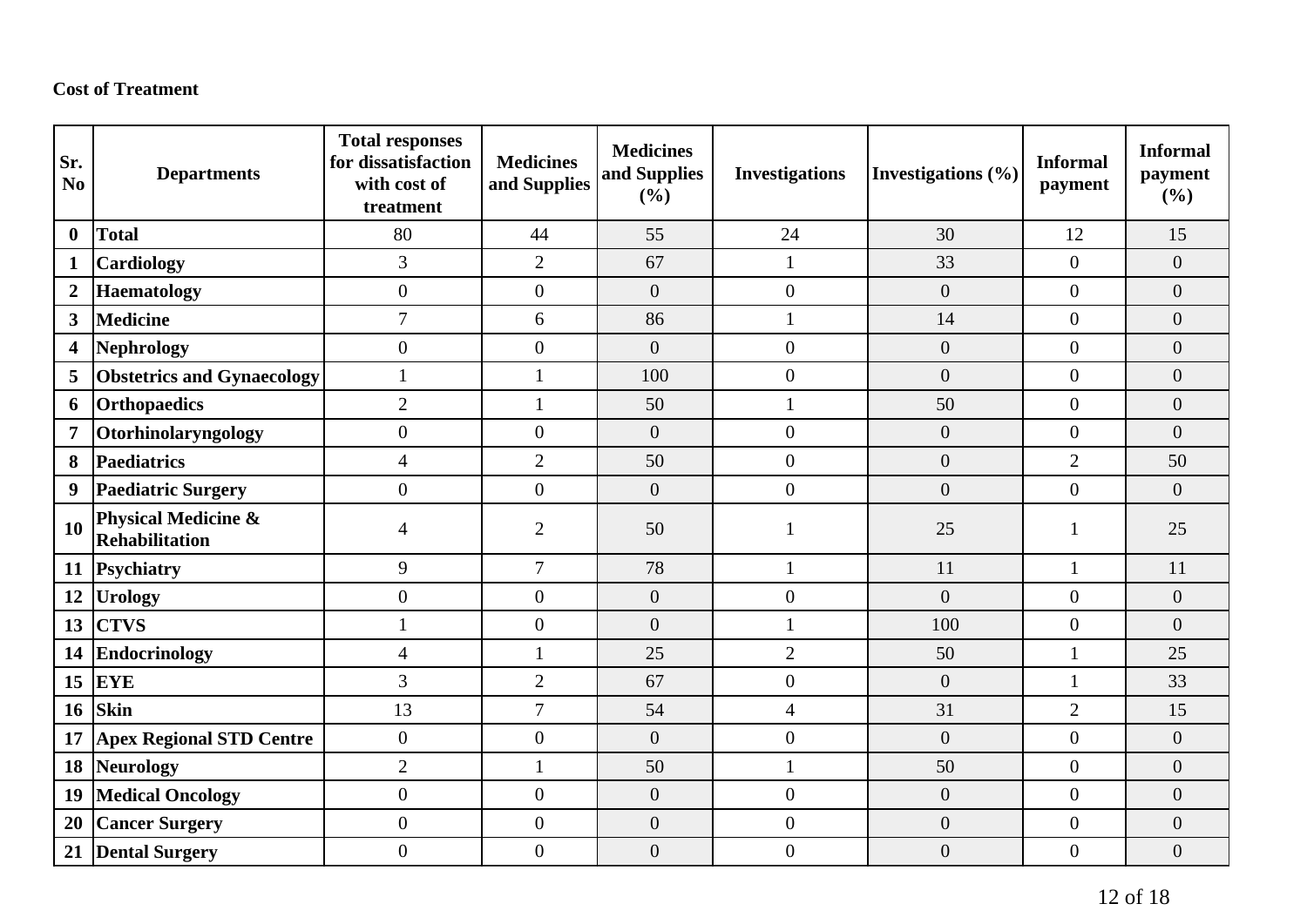| Sr.<br>N <sub>0</sub> | <b>Departments</b>                                         | <b>Total responses</b><br>for dissatisfaction<br>with cost of<br>treatment | <b>Medicines</b><br>and Supplies | <b>Medicines</b><br>and Supplies<br>(%) | <b>Investigations</b> | Investigations $(\% )$ | <b>Informal</b><br>payment | <b>Informal</b><br>payment<br>(%) |
|-----------------------|------------------------------------------------------------|----------------------------------------------------------------------------|----------------------------------|-----------------------------------------|-----------------------|------------------------|----------------------------|-----------------------------------|
| 22                    | <b>Neuro Surgery</b>                                       | 3                                                                          | $\overline{0}$                   | $\overline{0}$                          | $\overline{2}$        | 67                     | $\mathbf{1}$               | 33                                |
| 23                    | <b>Pulmonary Critical Case &amp;</b><br><b>Sleep</b>       | $\overline{0}$                                                             | $\overline{0}$                   | $\overline{0}$                          | $\overline{0}$        | $\overline{0}$         | $\overline{0}$             | $\overline{0}$                    |
| 24                    | <b>Burns Plastic &amp;</b><br><b>Maxillofacial Surgery</b> | $\overline{0}$                                                             | $\overline{0}$                   | $\overline{0}$                          | $\overline{0}$        | $\overline{0}$         | $\theta$                   | $\overline{0}$                    |
| 25                    | <b>Palliative Pain Clinic</b>                              | $\boldsymbol{0}$                                                           | $\overline{0}$                   | $\overline{0}$                          | $\boldsymbol{0}$      | $\overline{0}$         | $\overline{0}$             | $\overline{0}$                    |
| 26                    | <b>General Surgery</b>                                     | $\overline{7}$                                                             | $\overline{4}$                   | 57                                      | $\overline{2}$        | 29                     | 1                          | 14                                |
| 27                    | Radiotherapy                                               |                                                                            | $\mathbf{0}$                     | $\boldsymbol{0}$                        | $\mathbf{1}$          | 100                    | $\overline{0}$             | $\overline{0}$                    |
| 28                    | Dept-41                                                    | $\boldsymbol{0}$                                                           | $\overline{0}$                   | $\boldsymbol{0}$                        | $\boldsymbol{0}$      | $\overline{0}$         | $\boldsymbol{0}$           | $\overline{0}$                    |
| 29                    | Dept-87                                                    | 9                                                                          | 5                                | 56                                      | $\overline{3}$        | 33                     | $\mathbf{1}$               | 11                                |
| 30 <sup>°</sup>       | $\vert$ Dept-39                                            | $\boldsymbol{0}$                                                           | $\overline{0}$                   | $\boldsymbol{0}$                        | $\boldsymbol{0}$      | $\overline{0}$         | $\mathbf{0}$               | $\overline{0}$                    |
|                       | 31  Dept-88                                                | $\overline{7}$                                                             | $\overline{3}$                   | 43                                      | 3                     | 43                     | 1                          | 14                                |
| 32                    | Dept-91                                                    | $\overline{0}$                                                             | $\overline{0}$                   | $\boldsymbol{0}$                        | $\boldsymbol{0}$      | $\overline{0}$         | $\boldsymbol{0}$           | $\overline{0}$                    |
| 33 <sup>3</sup>       | Dept-60                                                    | $\boldsymbol{0}$                                                           | $\boldsymbol{0}$                 | $\boldsymbol{0}$                        | $\boldsymbol{0}$      | $\boldsymbol{0}$       | $\mathbf{0}$               | $\overline{0}$                    |
|                       | 34   Dept-46                                               | $\boldsymbol{0}$                                                           | $\overline{0}$                   | $\boldsymbol{0}$                        | $\boldsymbol{0}$      | $\boldsymbol{0}$       | $\overline{0}$             | $\overline{0}$                    |
|                       | 35  Dept-90                                                | $\boldsymbol{0}$                                                           | $\mathbf{0}$                     | $\boldsymbol{0}$                        | $\overline{0}$        | $\boldsymbol{0}$       | $\mathbf{0}$               | $\overline{0}$                    |
|                       | 36   Dept-92                                               | $\boldsymbol{0}$                                                           | $\boldsymbol{0}$                 | $\boldsymbol{0}$                        | $\boldsymbol{0}$      | $\boldsymbol{0}$       | $\boldsymbol{0}$           | $\overline{0}$                    |
|                       | 37   Dept-95                                               | $\boldsymbol{0}$                                                           | $\theta$                         | $\boldsymbol{0}$                        | $\overline{0}$        | $\overline{0}$         | $\overline{0}$             | $\overline{0}$                    |
|                       | 38   Dept-89                                               | $\boldsymbol{0}$                                                           | $\boldsymbol{0}$                 | $\boldsymbol{0}$                        | $\boldsymbol{0}$      | $\boldsymbol{0}$       | $\mathbf{0}$               | $\boldsymbol{0}$                  |
|                       | 39   Dept-31                                               | $\boldsymbol{0}$                                                           | $\overline{0}$                   | $\boldsymbol{0}$                        | $\boldsymbol{0}$      | $\boldsymbol{0}$       | $\overline{0}$             | $\boldsymbol{0}$                  |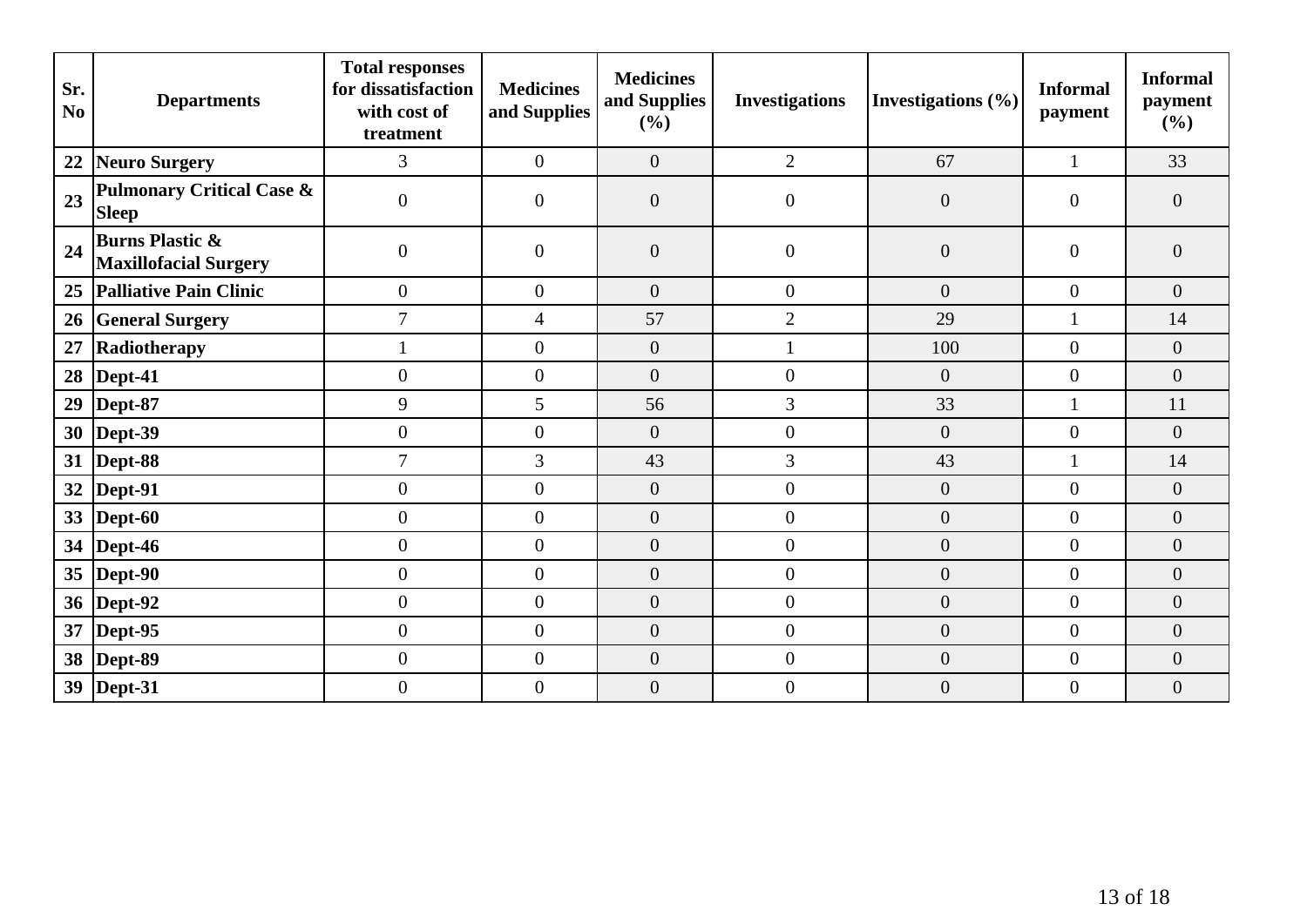## **Quality of Treatment**

| Sr.<br>No        | <b>Departments</b>                           | <b>Total</b><br>responses for<br>dissatisfaction<br>with quality<br>of treatment | No relief<br>in<br>symptoms | No relief<br>in<br>symptoms<br>(%) | <b>Health</b><br>condition<br>worsened | <b>Health</b><br>condition<br>worsened<br>(%) | <b>Doctor</b><br>did not<br>listen<br>carefully | <b>Doctor</b><br>did nôt<br>listen<br>carefully<br>(%) | Inadequately Inadequately<br>skilled<br>nurses | skilled<br>nurses $(\% )$ | Poor<br>quality<br>of food | Poor<br>quality<br><b>of</b><br>food<br>(%) |
|------------------|----------------------------------------------|----------------------------------------------------------------------------------|-----------------------------|------------------------------------|----------------------------------------|-----------------------------------------------|-------------------------------------------------|--------------------------------------------------------|------------------------------------------------|---------------------------|----------------------------|---------------------------------------------|
| $\boldsymbol{0}$ | Total                                        | 12                                                                               | $\overline{3}$              | 25                                 | $\mathbf{1}$                           | 8                                             | $\overline{7}$                                  | 58                                                     | $\mathbf{1}$                                   | 9                         | $\overline{0}$             | $\overline{0}$                              |
|                  | <b>Cardiology</b>                            | $\overline{0}$                                                                   | $\overline{0}$              | $\overline{0}$                     | $\overline{0}$                         | $\overline{0}$                                | $\overline{0}$                                  | $\overline{0}$                                         | $\overline{0}$                                 | $\overline{0}$            | $\overline{0}$             | $\overline{0}$                              |
| $\boldsymbol{2}$ | Haematology                                  | $\overline{0}$                                                                   | $\overline{0}$              | $\overline{0}$                     | $\mathbf{0}$                           | $\overline{0}$                                | $\overline{0}$                                  | $\overline{0}$                                         | $\overline{0}$                                 | $\overline{0}$            | $\overline{0}$             | $\overline{0}$                              |
| $\mathbf{3}$     | Medicine                                     | 6                                                                                | $\overline{2}$              | 33                                 | $\mathbf{1}$                           | 17                                            | 3                                               | 50                                                     | $\overline{0}$                                 | $\overline{0}$            | $\overline{0}$             | $\overline{0}$                              |
|                  | 4 Nephrology                                 | $\boldsymbol{0}$                                                                 | $\boldsymbol{0}$            | $\boldsymbol{0}$                   | $\overline{0}$                         | $\overline{0}$                                | $\overline{0}$                                  | $\overline{0}$                                         | $\boldsymbol{0}$                               | $\overline{0}$            | $\overline{0}$             | $\overline{0}$                              |
| 5                | <b>Obstetrics and</b><br>Gynaecology         | $\overline{0}$                                                                   | $\overline{0}$              | $\boldsymbol{0}$                   | $\boldsymbol{0}$                       | $\mathbf{0}$                                  | $\overline{0}$                                  | $\overline{0}$                                         | $\boldsymbol{0}$                               | $\overline{0}$            | $\mathbf{0}$               | $\mathbf{0}$                                |
|                  | 6 Orthopaedics                               | $\overline{2}$                                                                   | $\overline{0}$              | $\overline{0}$                     | $\overline{0}$                         | $\overline{0}$                                | 1                                               | 50                                                     | $\mathbf{1}$                                   | 50                        | $\Omega$                   | $\overline{0}$                              |
|                  | 7 Otorhinolaryngology                        | $\overline{0}$                                                                   | $\overline{0}$              | $\overline{0}$                     | $\overline{0}$                         | $\overline{0}$                                | $\overline{0}$                                  | $\overline{0}$                                         | $\overline{0}$                                 | $\overline{0}$            | $\overline{0}$             | $\overline{0}$                              |
|                  | 8   Paediatrics                              | $\mathbf{1}$                                                                     | $\overline{0}$              | $\overline{0}$                     | $\overline{0}$                         | $\overline{0}$                                |                                                 | 100                                                    | $\boldsymbol{0}$                               | $\overline{0}$            | $\overline{0}$             | $\overline{0}$                              |
|                  | 9 Paediatric Surgery                         | $\overline{0}$                                                                   | $\mathbf{0}$                | $\overline{0}$                     | $\mathbf{0}$                           | $\overline{0}$                                | $\overline{0}$                                  | $\overline{0}$                                         | $\overline{0}$                                 | $\overline{0}$            | $\overline{0}$             | $\overline{0}$                              |
| 10 <sup>1</sup>  | Physical Medicine &<br><b>Rehabilitation</b> | $\boldsymbol{0}$                                                                 | $\boldsymbol{0}$            | $\boldsymbol{0}$                   | $\boldsymbol{0}$                       | $\overline{0}$                                | $\boldsymbol{0}$                                | $\overline{0}$                                         | $\overline{0}$                                 | $\overline{0}$            | $\mathbf{0}$               | $\overline{0}$                              |
|                  | 11 Psychiatry                                | $\boldsymbol{0}$                                                                 | $\mathbf{0}$                | $\boldsymbol{0}$                   | $\mathbf{0}$                           | $\overline{0}$                                | $\boldsymbol{0}$                                | $\overline{0}$                                         | $\boldsymbol{0}$                               | $\overline{0}$            | $\mathbf{0}$               | $\boldsymbol{0}$                            |
|                  | 12 Urology                                   | $\boldsymbol{0}$                                                                 | $\overline{0}$              | $\boldsymbol{0}$                   | $\boldsymbol{0}$                       | $\overline{0}$                                | $\overline{0}$                                  | $\boldsymbol{0}$                                       | $\boldsymbol{0}$                               | $\overline{0}$            | $\boldsymbol{0}$           | $\boldsymbol{0}$                            |
|                  | $13$ CTVS                                    | $\boldsymbol{0}$                                                                 | $\boldsymbol{0}$            | $\boldsymbol{0}$                   | $\boldsymbol{0}$                       | $\overline{0}$                                | $\boldsymbol{0}$                                | $\boldsymbol{0}$                                       | $\overline{0}$                                 | $\overline{0}$            | $\boldsymbol{0}$           | $\boldsymbol{0}$                            |
|                  | 14 Endocrinology                             | $\boldsymbol{0}$                                                                 | $\boldsymbol{0}$            | $\boldsymbol{0}$                   | $\boldsymbol{0}$                       | $\overline{0}$                                | $\overline{0}$                                  | $\boldsymbol{0}$                                       | $\boldsymbol{0}$                               | $\overline{0}$            | $\boldsymbol{0}$           | $\boldsymbol{0}$                            |
|                  | $15$ EYE                                     | $\overline{0}$                                                                   | $\overline{0}$              | $\boldsymbol{0}$                   | $\boldsymbol{0}$                       | $\boldsymbol{0}$                              | $\overline{0}$                                  | $\overline{0}$                                         | $\boldsymbol{0}$                               | $\overline{0}$            | $\overline{0}$             | $\boldsymbol{0}$                            |
|                  | $16$ Skin                                    | $\overline{0}$                                                                   | $\overline{0}$              | $\overline{0}$                     | $\overline{0}$                         | $\overline{0}$                                | $\overline{0}$                                  | $\overline{0}$                                         | $\overline{0}$                                 | $\overline{0}$            | $\overline{0}$             | $\overline{0}$                              |
| 17               | <b>Apex Regional STD</b><br><b>Centre</b>    | $\overline{0}$                                                                   | $\overline{0}$              | $\overline{0}$                     | $\boldsymbol{0}$                       | $\overline{0}$                                | $\overline{0}$                                  | $\overline{0}$                                         | $\overline{0}$                                 | $\overline{0}$            | $\boldsymbol{0}$           | $\overline{0}$                              |
|                  | 18 Neurology                                 | $\overline{0}$                                                                   | $\boldsymbol{0}$            | $\boldsymbol{0}$                   | $\overline{0}$                         | $\boldsymbol{0}$                              | $\overline{0}$                                  | $\overline{0}$                                         | $\overline{0}$                                 | $\overline{0}$            | $\overline{0}$             | $\overline{0}$                              |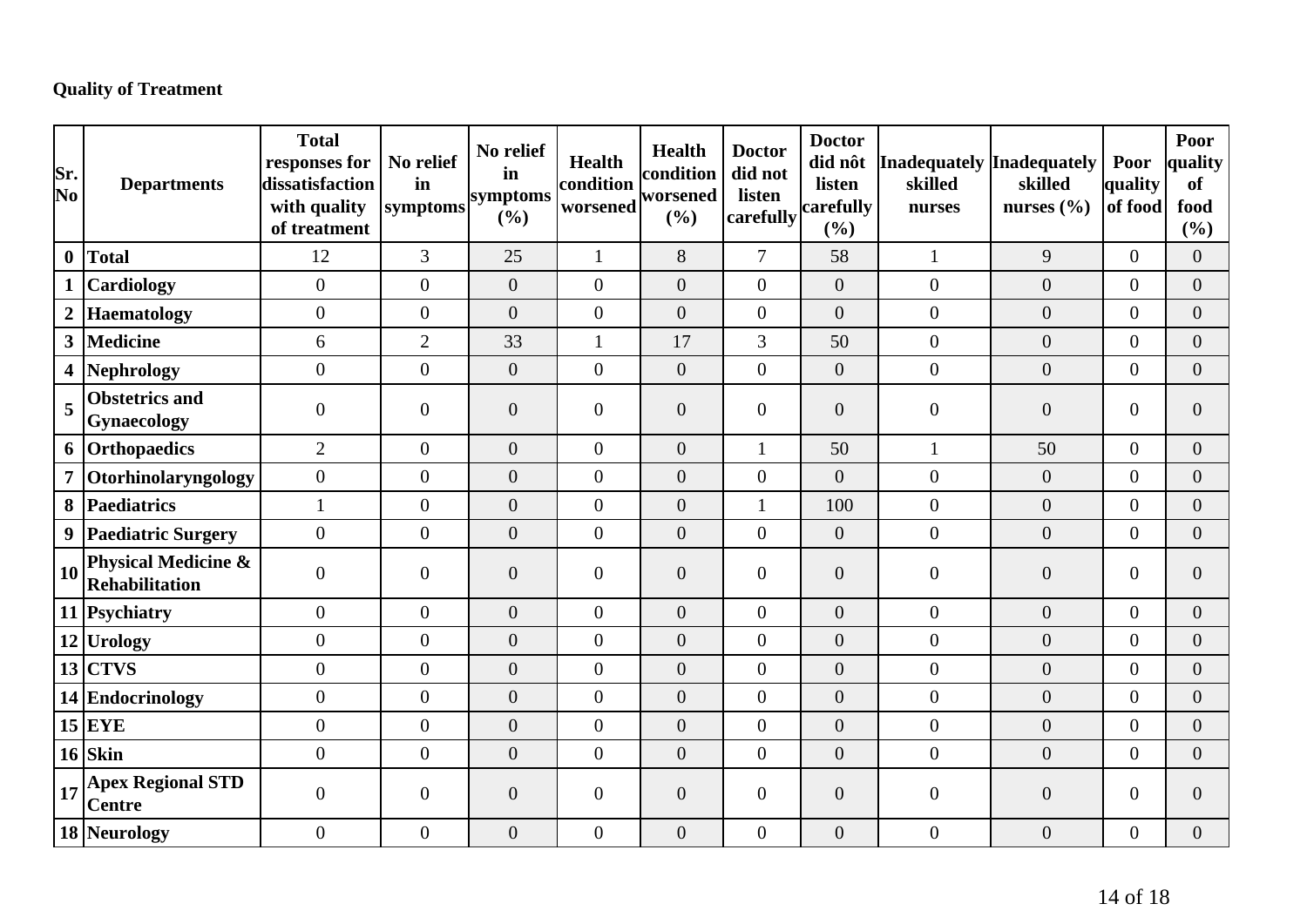| Sr.<br>No | <b>Departments</b>                                         | <b>Total</b><br>responses for<br>dissatisfaction<br>with quality<br>of treatment | No relief<br>in<br>symptoms | No relief<br>in<br>symptoms<br>(%) | <b>Health</b><br>condition<br>worsened | Health<br>condition<br>worsened<br>(%) | <b>Doctor</b><br>did not<br>listen<br>carefully | <b>Doctor</b><br>did nôt<br>listen<br>carefully<br>(%) | <b>Inadequately</b><br>skillednurses | Inadequately<br>skilled<br>nurses $(\% )$ | Poor<br>quality<br>of food | Poor<br>quality<br>offood<br>(%) |
|-----------|------------------------------------------------------------|----------------------------------------------------------------------------------|-----------------------------|------------------------------------|----------------------------------------|----------------------------------------|-------------------------------------------------|--------------------------------------------------------|--------------------------------------|-------------------------------------------|----------------------------|----------------------------------|
|           | <b>19 Medical Oncology</b>                                 | $\overline{0}$                                                                   | $\mathbf{0}$                | $\overline{0}$                     | $\overline{0}$                         | $\overline{0}$                         | $\overline{0}$                                  | $\overline{0}$                                         | $\boldsymbol{0}$                     | $\overline{0}$                            | $\overline{0}$             | $\overline{0}$                   |
|           | 20 Cancer Surgery                                          | $\overline{0}$                                                                   | $\boldsymbol{0}$            | $\overline{0}$                     | $\overline{0}$                         | $\overline{0}$                         | $\overline{0}$                                  | $\boldsymbol{0}$                                       | $\boldsymbol{0}$                     | $\theta$                                  | $\overline{0}$             | $\overline{0}$                   |
| 21        | <b>Dental Surgery</b>                                      | $\overline{0}$                                                                   | $\boldsymbol{0}$            | $\boldsymbol{0}$                   | $\overline{0}$                         | $\boldsymbol{0}$                       | $\overline{0}$                                  | $\boldsymbol{0}$                                       | $\boldsymbol{0}$                     | $\boldsymbol{0}$                          | $\overline{0}$             | $\overline{0}$                   |
|           | 22 Neuro Surgery                                           | $\overline{0}$                                                                   | $\mathbf{0}$                | $\overline{0}$                     | $\overline{0}$                         | $\overline{0}$                         | $\overline{0}$                                  | $\overline{0}$                                         | $\overline{0}$                       | $\overline{0}$                            | $\overline{0}$             | $\overline{0}$                   |
| 23        | <b>Pulmonary Critical</b><br><b>Case &amp; Sleep</b>       | $\overline{0}$                                                                   | $\boldsymbol{0}$            | $\overline{0}$                     | $\overline{0}$                         | $\overline{0}$                         | $\overline{0}$                                  | $\overline{0}$                                         | $\boldsymbol{0}$                     | $\mathbf{0}$                              | $\overline{0}$             | $\theta$                         |
|           | <b>Burns Plastic &amp;</b><br>24 Maxillofacial<br> Surgery | $\boldsymbol{0}$                                                                 | $\boldsymbol{0}$            | $\boldsymbol{0}$                   | $\boldsymbol{0}$                       | $\boldsymbol{0}$                       | $\overline{0}$                                  | $\boldsymbol{0}$                                       | $\boldsymbol{0}$                     | $\boldsymbol{0}$                          | $\overline{0}$             | $\overline{0}$                   |
|           | 25 Palliative Pain Clinic                                  | $\overline{0}$                                                                   | $\overline{0}$              | $\overline{0}$                     | $\overline{0}$                         | $\overline{0}$                         | $\overline{0}$                                  | $\boldsymbol{0}$                                       | $\boldsymbol{0}$                     | $\mathbf{0}$                              | $\overline{0}$             | $\overline{0}$                   |
|           | 26 General Surgery                                         | $\mathbf{1}$                                                                     | $\mathbf{1}$                | 100                                | $\overline{0}$                         | $\boldsymbol{0}$                       | $\overline{0}$                                  | $\boldsymbol{0}$                                       | $\boldsymbol{0}$                     | $\boldsymbol{0}$                          | $\Omega$                   | $\overline{0}$                   |
|           | 27 Radiotherapy                                            | $\overline{0}$                                                                   | $\mathbf{0}$                | $\overline{0}$                     | $\overline{0}$                         | $\overline{0}$                         | $\overline{0}$                                  | $\overline{0}$                                         | $\overline{0}$                       | $\overline{0}$                            | $\overline{0}$             | $\overline{0}$                   |
|           | $28$ Dept-41                                               | $\overline{0}$                                                                   | $\boldsymbol{0}$            | $\overline{0}$                     | $\overline{0}$                         | $\overline{0}$                         | $\overline{0}$                                  | $\overline{0}$                                         | $\overline{0}$                       | $\mathbf{0}$                              | $\overline{0}$             | $\overline{0}$                   |
|           | $29$ Dept-87                                               | $\overline{2}$                                                                   | $\overline{0}$              | $\boldsymbol{0}$                   | $\overline{0}$                         | $\boldsymbol{0}$                       | $\mathbf{2}$                                    | 100                                                    | $\boldsymbol{0}$                     | $\overline{0}$                            | $\overline{0}$             | $\Omega$                         |
|           | $30$ Dept-39                                               | $\boldsymbol{0}$                                                                 | $\boldsymbol{0}$            | $\overline{0}$                     | $\overline{0}$                         | $\overline{0}$                         | $\overline{0}$                                  | $\overline{0}$                                         | $\overline{0}$                       | $\overline{0}$                            | $\overline{0}$             | $\overline{0}$                   |
|           | $31$ Dept-88                                               | $\overline{0}$                                                                   | $\overline{0}$              | $\overline{0}$                     | $\mathbf{0}$                           | $\overline{0}$                         | $\overline{0}$                                  | $\overline{0}$                                         | $\overline{0}$                       | $\overline{0}$                            | $\overline{0}$             | $\overline{0}$                   |
|           | $32$ Dept-91                                               | $\boldsymbol{0}$                                                                 | $\boldsymbol{0}$            | $\boldsymbol{0}$                   | $\boldsymbol{0}$                       | $\boldsymbol{0}$                       | $\boldsymbol{0}$                                | $\boldsymbol{0}$                                       | $\boldsymbol{0}$                     | $\boldsymbol{0}$                          | $\overline{0}$             | $\overline{0}$                   |
|           | $33$ Dept-60                                               | $\overline{0}$                                                                   | $\overline{0}$              | $\overline{0}$                     | $\overline{0}$                         | $\overline{0}$                         | $\overline{0}$                                  | $\boldsymbol{0}$                                       | $\overline{0}$                       | $\overline{0}$                            | $\overline{0}$             | $\overline{0}$                   |
|           | $34$ Dept-46                                               | $\overline{0}$                                                                   | $\overline{0}$              | $\overline{0}$                     | $\overline{0}$                         | $\overline{0}$                         | $\overline{0}$                                  | $\overline{0}$                                         | $\overline{0}$                       | $\overline{0}$                            | $\overline{0}$             | $\overline{0}$                   |
|           | $35$ Dept-90                                               | $\overline{0}$                                                                   | $\boldsymbol{0}$            | $\overline{0}$                     | $\overline{0}$                         | $\overline{0}$                         | $\overline{0}$                                  | $\overline{0}$                                         | $\overline{0}$                       | $\mathbf{0}$                              | $\overline{0}$             | $\overline{0}$                   |
|           | 36 Dept-92                                                 | $\overline{0}$                                                                   | $\overline{0}$              | $\boldsymbol{0}$                   | $\overline{0}$                         | $\boldsymbol{0}$                       | $\overline{0}$                                  | $\overline{0}$                                         | $\overline{0}$                       | $\mathbf{0}$                              | $\overline{0}$             | $\overline{0}$                   |
|           | $37$ Dept-95                                               | $\boldsymbol{0}$                                                                 | $\overline{0}$              | $\overline{0}$                     | $\mathbf{0}$                           | $\overline{0}$                         | $\overline{0}$                                  | $\boldsymbol{0}$                                       | $\boldsymbol{0}$                     | $\overline{0}$                            | $\overline{0}$             | $\overline{0}$                   |
|           | 38 Dept-89                                                 | $\overline{0}$                                                                   | $\overline{0}$              | $\boldsymbol{0}$                   | $\boldsymbol{0}$                       | $\boldsymbol{0}$                       | $\overline{0}$                                  | $\boldsymbol{0}$                                       | $\boldsymbol{0}$                     | $\theta$                                  | $\overline{0}$             | $\overline{0}$                   |
|           | $39$ Dept-31                                               | $\overline{0}$                                                                   | $\boldsymbol{0}$            | $\boldsymbol{0}$                   | $\boldsymbol{0}$                       | $\boldsymbol{0}$                       | $\overline{0}$                                  | $\overline{0}$                                         | $\overline{0}$                       | $\boldsymbol{0}$                          | $\overline{0}$             | $\overline{0}$                   |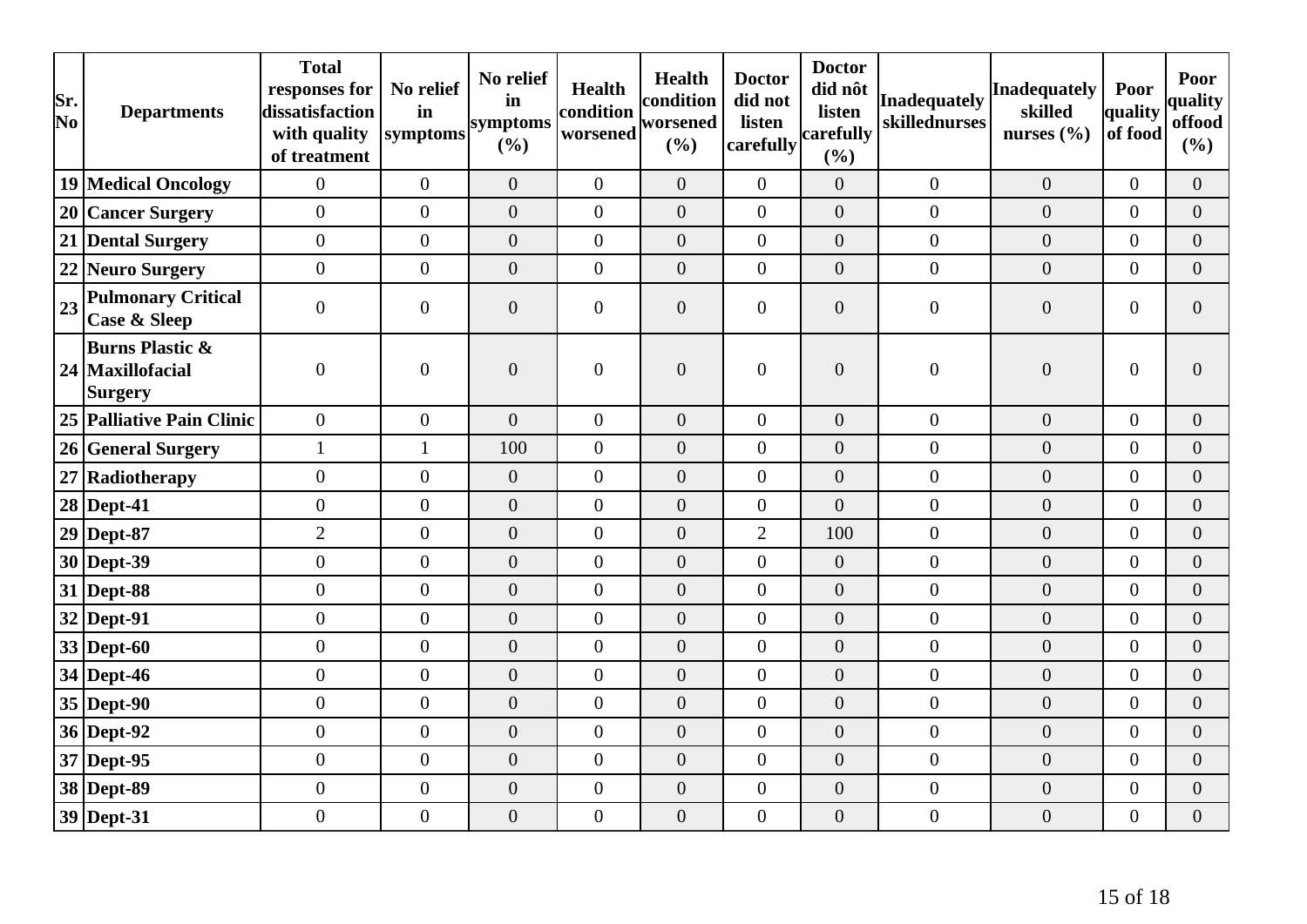#### **Other Reasons**

| Sr.<br>No        | <b>Departments</b>                           | <b>Total</b><br>responses<br>for dis-<br>satisfaction<br>with other<br>reasons | Long<br>waiting<br>time | Long<br>time<br>(%) | waiting Inadequate<br>information | <b>Inadequate</b><br>information<br>(%) | Lack of<br>amenities | <b>Lack of</b><br>amenities<br>(%) | Lack<br><b>of</b><br>support | Lack<br><b>of</b><br>support<br>(%) | Over<br>crowding | Over<br>crowding<br>(%) | Any<br>other     | Any<br>other<br>(9/0) |
|------------------|----------------------------------------------|--------------------------------------------------------------------------------|-------------------------|---------------------|-----------------------------------|-----------------------------------------|----------------------|------------------------------------|------------------------------|-------------------------------------|------------------|-------------------------|------------------|-----------------------|
| $\boldsymbol{0}$ | <b>Total</b>                                 | 198                                                                            | 69                      | 35                  | 20                                | 10                                      | 19                   | 10                                 | 5                            | 3                                   | 40               | 20                      | 45               | 22                    |
|                  | <b>Cardiology</b>                            | $\overline{7}$                                                                 | $\overline{2}$          | 29                  | $\mathbf{2}$                      | 29                                      | $\mathbf{1}$         | 14                                 | $\boldsymbol{0}$             | $\boldsymbol{0}$                    | $\mathbf{1}$     | 14                      | $\mathbf{1}$     | 14                    |
|                  | Haematology                                  | $\overline{0}$                                                                 | $\overline{0}$          | $\overline{0}$      | $\boldsymbol{0}$                  | $\boldsymbol{0}$                        | $\overline{0}$       | $\overline{0}$                     | $\boldsymbol{0}$             | $\overline{0}$                      | $\overline{0}$   | $\overline{0}$          | $\overline{0}$   | $\overline{0}$        |
| 3                | Medicine                                     | 56                                                                             | 23                      | 41                  | $\overline{4}$                    | $\overline{7}$                          | $\overline{7}$       | 13                                 | $\overline{2}$               | $\overline{4}$                      | 13               | 23                      | $\overline{7}$   | 12                    |
|                  | 4 Nephrology                                 | $\overline{3}$                                                                 | $\overline{2}$          | 67                  | $\boldsymbol{0}$                  | $\overline{0}$                          | $\overline{0}$       | $\overline{0}$                     | $\overline{0}$               | $\overline{0}$                      | $\overline{0}$   | $\overline{0}$          | $\mathbf{1}$     | 33                    |
| 5                | <b>Obstetrics and</b><br><b>Gynaecology</b>  | 11                                                                             | $\overline{4}$          | 36                  | $\overline{2}$                    | 18                                      | $\boldsymbol{0}$     | $\overline{0}$                     | $\overline{0}$               | $\overline{0}$                      | 1                | 9                       | $\overline{4}$   | 37                    |
|                  | 6 Orthopaedics                               | $\overline{4}$                                                                 | $\mathbf{1}$            | 25                  | $\overline{0}$                    | $\overline{0}$                          | $\overline{0}$       | $\overline{0}$                     | 1                            | 25                                  | $\mathbf{1}$     | 25                      | $\mathbf{1}$     | 25                    |
|                  | 7 Otorhinolaryngology                        | 9                                                                              | 1                       | 11                  | $\mathbf{1}$                      | 11                                      | $\mathbf{1}$         | 11                                 | $\overline{0}$               | $\overline{0}$                      | 3                | 33                      | 3                | 34                    |
|                  | 8 Paediatrics                                | $\overline{4}$                                                                 | $\overline{2}$          | 50                  | $\boldsymbol{0}$                  | $\boldsymbol{0}$                        | $\mathbf{1}$         | 25                                 | $\mathbf{1}$                 | 25                                  | $\overline{0}$   | $\overline{0}$          | $\boldsymbol{0}$ | $\overline{0}$        |
| $\boldsymbol{9}$ | <b>Paediatric Surgery</b>                    | $\overline{2}$                                                                 | $\overline{2}$          | 100                 | $\boldsymbol{0}$                  | $\mathbf{0}$                            | $\overline{0}$       | $\overline{0}$                     | $\overline{0}$               | $\overline{0}$                      | $\overline{0}$   | $\overline{0}$          | $\overline{0}$   | $\overline{0}$        |
| 10               | <b>Physical Medicine</b><br>& Rehabilitation | 11                                                                             | 3                       | 27                  | $\mathbf{1}$                      | 9                                       | $\boldsymbol{0}$     | $\overline{0}$                     | $\overline{0}$               | $\overline{0}$                      | $\overline{2}$   | 18                      | 5                | 46                    |
|                  | 11 Psychiatry                                | 6                                                                              | 1                       | 17                  | $\boldsymbol{0}$                  | $\overline{0}$                          | $\mathbf{1}$         | 17                                 | $\boldsymbol{0}$             | $\overline{0}$                      | $\overline{2}$   | 33                      | $\overline{2}$   | 33                    |
|                  | 12 Urology                                   | $\overline{4}$                                                                 | 3                       | 75                  | $\mathbf{1}$                      | 25                                      | $\boldsymbol{0}$     | $\overline{0}$                     | $\overline{0}$               | $\overline{0}$                      | $\overline{0}$   | $\overline{0}$          | $\overline{0}$   | $\overline{0}$        |
|                  | $13$ CTVS                                    | $\mathbf{1}$                                                                   | 1                       | 100                 | $\boldsymbol{0}$                  | $\overline{0}$                          | $\boldsymbol{0}$     | $\overline{0}$                     | $\boldsymbol{0}$             | $\overline{0}$                      | $\overline{0}$   | $\overline{0}$          | $\boldsymbol{0}$ | $\overline{0}$        |
|                  | 14 Endocrinology                             | 6                                                                              | $\mathbf{1}$            | 17                  | $\mathbf{1}$                      | 17                                      | $\mathbf{1}$         | 17                                 | $\overline{0}$               | $\overline{0}$                      | $\mathbf{1}$     | 17                      | $\overline{2}$   | 32                    |
|                  | $15$ EYE                                     | $\overline{7}$                                                                 | 3                       | 43                  | $\mathbf{1}$                      | 14                                      | $\overline{0}$       | $\boldsymbol{0}$                   | $\boldsymbol{0}$             | $\overline{0}$                      | $\overline{2}$   | 29                      | $\mathbf{1}$     | 14                    |
|                  | $16$ Skin                                    | 16                                                                             | 6                       | 38                  | $\boldsymbol{0}$                  | $\boldsymbol{0}$                        | $\overline{0}$       | $\overline{0}$                     | $\overline{0}$               | $\overline{0}$                      | $\overline{4}$   | 25                      | 6                | 37                    |
| 17               | <b>Apex Regional STD</b><br><b>Centre</b>    | $\mathbf{0}$                                                                   | $\overline{0}$          | $\overline{0}$      | $\boldsymbol{0}$                  | $\boldsymbol{0}$                        | $\boldsymbol{0}$     | $\overline{0}$                     | $\overline{0}$               | $\overline{0}$                      | $\overline{0}$   | $\boldsymbol{0}$        | $\overline{0}$   | $\overline{0}$        |
|                  | 18 Neurology                                 | $\overline{7}$                                                                 | $\overline{4}$          | 57                  | $\mathbf{1}$                      | 14                                      | $\boldsymbol{0}$     | $\boldsymbol{0}$                   | $\boldsymbol{0}$             | $\boldsymbol{0}$                    |                  | 14                      | $\mathbf{1}$     | 15                    |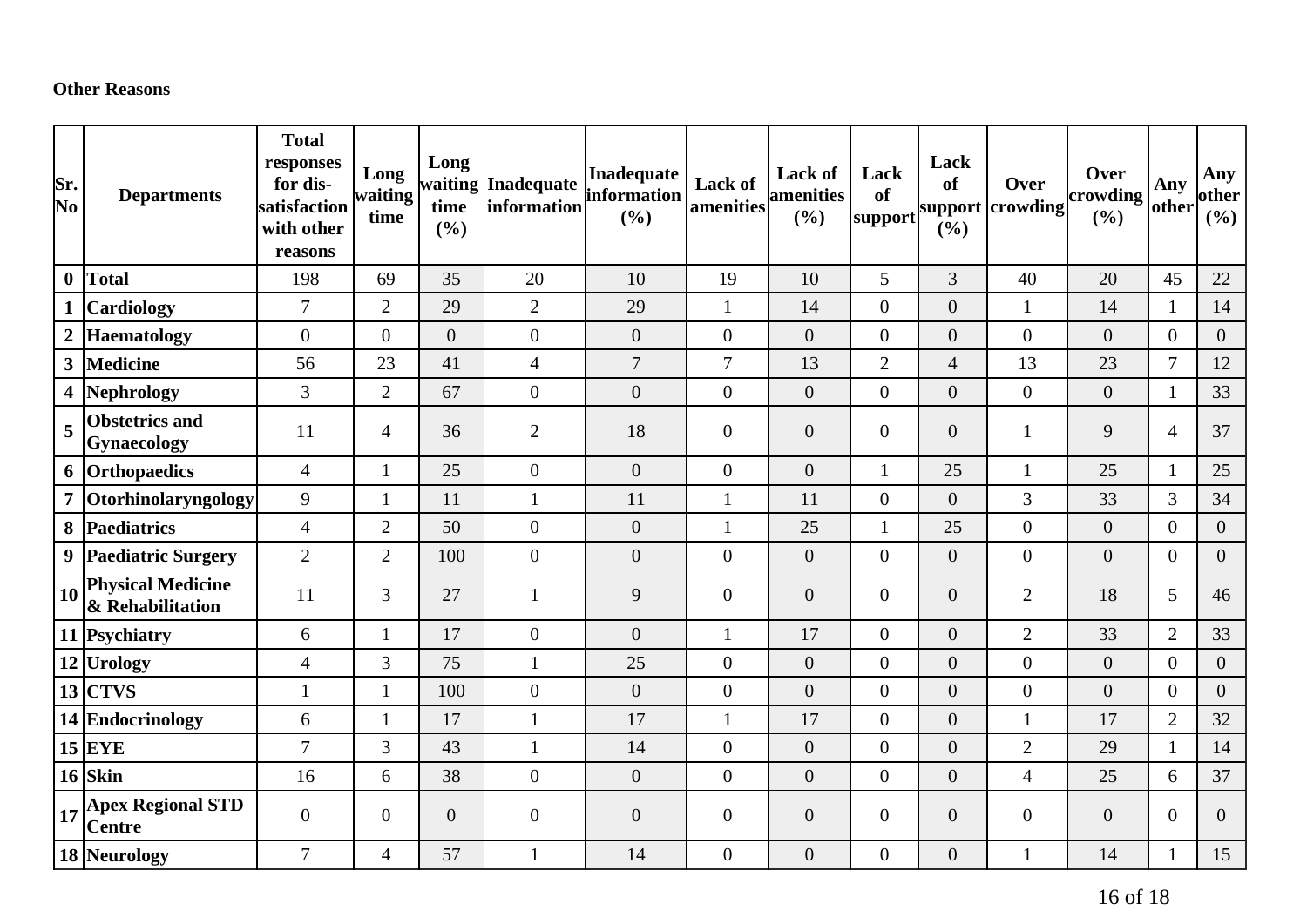| Sr.<br>$\overline{\textbf{N}}\textbf{o}$ | <b>Departments</b>                                        | <b>Total</b><br>responses<br>for dis-<br>satisfaction<br>with other<br>reasons | Long<br>waiting<br>time | Long<br>waiting<br>time<br>(%) | Inadequate<br>information | Inadequate<br>information<br>(%) | Lack of<br>amenities | <b>Lack of</b><br>amenities<br>(%) | Lackof<br>support | Lackof<br>support<br>(%) | Over<br>crowding | Over<br>crowding<br>(%) | Any<br>other     | Any<br>other<br>(%) |
|------------------------------------------|-----------------------------------------------------------|--------------------------------------------------------------------------------|-------------------------|--------------------------------|---------------------------|----------------------------------|----------------------|------------------------------------|-------------------|--------------------------|------------------|-------------------------|------------------|---------------------|
|                                          | 19 Medical Oncology                                       | $\mathbf{0}$                                                                   | $\overline{0}$          | $\overline{0}$                 | $\boldsymbol{0}$          | $\overline{0}$                   | $\overline{0}$       | $\overline{0}$                     | $\overline{0}$    | $\theta$                 | $\overline{0}$   | $\boldsymbol{0}$        | $\overline{0}$   | $\overline{0}$      |
|                                          | 20 Cancer Surgery                                         | $\overline{0}$                                                                 | $\overline{0}$          | $\overline{0}$                 | $\boldsymbol{0}$          | $\boldsymbol{0}$                 | $\boldsymbol{0}$     | $\overline{0}$                     | $\boldsymbol{0}$  | $\boldsymbol{0}$         | $\overline{0}$   | $\overline{0}$          | $\boldsymbol{0}$ | $\overline{0}$      |
|                                          | 21 Dental Surgery                                         | $\overline{2}$                                                                 |                         | 50                             | $\boldsymbol{0}$          | $\boldsymbol{0}$                 | $\boldsymbol{0}$     | $\boldsymbol{0}$                   | $\boldsymbol{0}$  | $\boldsymbol{0}$         | $\mathbf{1}$     | 50                      | $\overline{0}$   | $\overline{0}$      |
|                                          | 22 Neuro Surgery                                          | $\mathbf{1}$                                                                   | $\overline{0}$          | $\overline{0}$                 | $\boldsymbol{0}$          | $\boldsymbol{0}$                 | $\boldsymbol{0}$     | $\boldsymbol{0}$                   | $\boldsymbol{0}$  | $\boldsymbol{0}$         | $\overline{0}$   | $\boldsymbol{0}$        | $\mathbf{1}$     | 100                 |
| 23                                       | <b>Pulmonary Critical</b><br><b>Case &amp; Sleep</b>      | $\overline{0}$                                                                 | $\overline{0}$          | $\overline{0}$                 | $\overline{0}$            | $\overline{0}$                   | $\overline{0}$       | $\overline{0}$                     | $\boldsymbol{0}$  | $\overline{0}$           | $\overline{0}$   | $\boldsymbol{0}$        | $\overline{0}$   | $\theta$            |
|                                          | <b>Burns Plastic &amp;</b><br>24 Maxillofacial<br>Surgery | $\overline{0}$                                                                 | $\overline{0}$          | $\overline{0}$                 | $\boldsymbol{0}$          | $\boldsymbol{0}$                 | $\overline{0}$       | $\overline{0}$                     | $\boldsymbol{0}$  | $\overline{0}$           | $\overline{0}$   | $\boldsymbol{0}$        | $\boldsymbol{0}$ | $\Omega$            |
|                                          | 25 Palliative Pain Clinic                                 | $\overline{0}$                                                                 | $\overline{0}$          | $\theta$                       | $\boldsymbol{0}$          | $\overline{0}$                   | $\boldsymbol{0}$     | $\overline{0}$                     | $\boldsymbol{0}$  | $\boldsymbol{0}$         | $\overline{0}$   | $\boldsymbol{0}$        | $\overline{0}$   | $\overline{0}$      |
|                                          | 26 General Surgery                                        | 3                                                                              | $\boldsymbol{0}$        | $\boldsymbol{0}$               | $\mathbf{1}$              | 33                               | $\mathbf{1}$         | 33                                 | $\boldsymbol{0}$  | $\boldsymbol{0}$         | $\overline{0}$   | $\boldsymbol{0}$        | $\mathbf{1}$     | 34                  |
|                                          | 27 Radiotherapy                                           | $\mathbf{0}$                                                                   | $\boldsymbol{0}$        | $\overline{0}$                 | $\boldsymbol{0}$          | $\boldsymbol{0}$                 | $\boldsymbol{0}$     | $\boldsymbol{0}$                   | $\boldsymbol{0}$  | $\boldsymbol{0}$         | $\overline{0}$   | $\overline{0}$          | $\overline{0}$   | $\overline{0}$      |
|                                          | $28$ Dept-41                                              | $\mathbf{0}$                                                                   | $\boldsymbol{0}$        | $\overline{0}$                 | $\boldsymbol{0}$          | $\boldsymbol{0}$                 | $\boldsymbol{0}$     | $\overline{0}$                     | $\overline{0}$    | $\overline{0}$           | $\overline{0}$   | $\overline{0}$          | $\boldsymbol{0}$ | $\overline{0}$      |
|                                          | $29$ Dept-87                                              | 28                                                                             | $\overline{7}$          | 25                             | $\overline{4}$            | 14                               | 3                    | 11                                 | $\mathbf{1}$      | $\overline{4}$           | 6                | 21                      | $\overline{7}$   | 25                  |
|                                          | 30 Dept-39                                                | $\boldsymbol{0}$                                                               | $\boldsymbol{0}$        | $\overline{0}$                 | $\boldsymbol{0}$          | $\boldsymbol{0}$                 | $\boldsymbol{0}$     | $\overline{0}$                     | $\boldsymbol{0}$  | $\boldsymbol{0}$         | $\overline{0}$   | $\overline{0}$          | $\overline{0}$   | $\overline{0}$      |
|                                          | 31 Dept-88                                                | 10                                                                             | $\overline{2}$          | 20                             | $\mathbf{1}$              | 10                               | 3                    | 30                                 | $\boldsymbol{0}$  | $\boldsymbol{0}$         | $\overline{2}$   | 20                      | $\overline{2}$   | 20                  |
|                                          | $32$ Dept-91                                              | $\boldsymbol{0}$                                                               | $\overline{0}$          | $\overline{0}$                 | $\boldsymbol{0}$          | $\boldsymbol{0}$                 | $\boldsymbol{0}$     | $\overline{0}$                     | $\boldsymbol{0}$  | $\overline{0}$           | $\overline{0}$   | $\boldsymbol{0}$        | $\boldsymbol{0}$ | $\overline{0}$      |
|                                          | $33$ Dept-60                                              | $\mathbf{0}$                                                                   | $\overline{0}$          | $\overline{0}$                 | $\boldsymbol{0}$          | $\boldsymbol{0}$                 | $\boldsymbol{0}$     | $\overline{0}$                     | $\overline{0}$    | $\boldsymbol{0}$         | $\overline{0}$   | $\boldsymbol{0}$        | $\overline{0}$   | $\overline{0}$      |
|                                          | $34$ Dept-46                                              | $\mathbf{0}$                                                                   | $\overline{0}$          | $\overline{0}$                 | $\boldsymbol{0}$          | $\boldsymbol{0}$                 | $\boldsymbol{0}$     | $\overline{0}$                     | $\overline{0}$    | $\boldsymbol{0}$         | $\overline{0}$   | $\boldsymbol{0}$        | $\overline{0}$   | $\overline{0}$      |
|                                          | $35$ Dept-90                                              | $\overline{0}$                                                                 | $\overline{0}$          | $\overline{0}$                 | $\boldsymbol{0}$          | $\boldsymbol{0}$                 | $\boldsymbol{0}$     | $\boldsymbol{0}$                   | $\boldsymbol{0}$  | $\boldsymbol{0}$         | $\overline{0}$   | $\overline{0}$          | $\overline{0}$   | $\overline{0}$      |
|                                          | $36$ Dept-92                                              | $\mathbf{0}$                                                                   | $\overline{0}$          | $\overline{0}$                 | $\boldsymbol{0}$          | $\boldsymbol{0}$                 | $\overline{0}$       | $\overline{0}$                     | $\overline{0}$    | $\theta$                 | $\overline{0}$   | $\boldsymbol{0}$        | $\overline{0}$   | $\overline{0}$      |
|                                          | 37 Dept-95                                                | $\boldsymbol{0}$                                                               | $\boldsymbol{0}$        | $\overline{0}$                 | $\boldsymbol{0}$          | $\boldsymbol{0}$                 | $\boldsymbol{0}$     | $\boldsymbol{0}$                   | $\boldsymbol{0}$  | $\boldsymbol{0}$         | $\overline{0}$   | $\boldsymbol{0}$        | $\boldsymbol{0}$ | $\overline{0}$      |
|                                          | 38 Dept-89                                                | $\boldsymbol{0}$                                                               | $\overline{0}$          | $\overline{0}$                 | $\boldsymbol{0}$          | $\mathbf{0}$                     | $\boldsymbol{0}$     | $\boldsymbol{0}$                   | $\boldsymbol{0}$  | $\boldsymbol{0}$         | $\boldsymbol{0}$ | $\boldsymbol{0}$        | $\boldsymbol{0}$ | $\overline{0}$      |